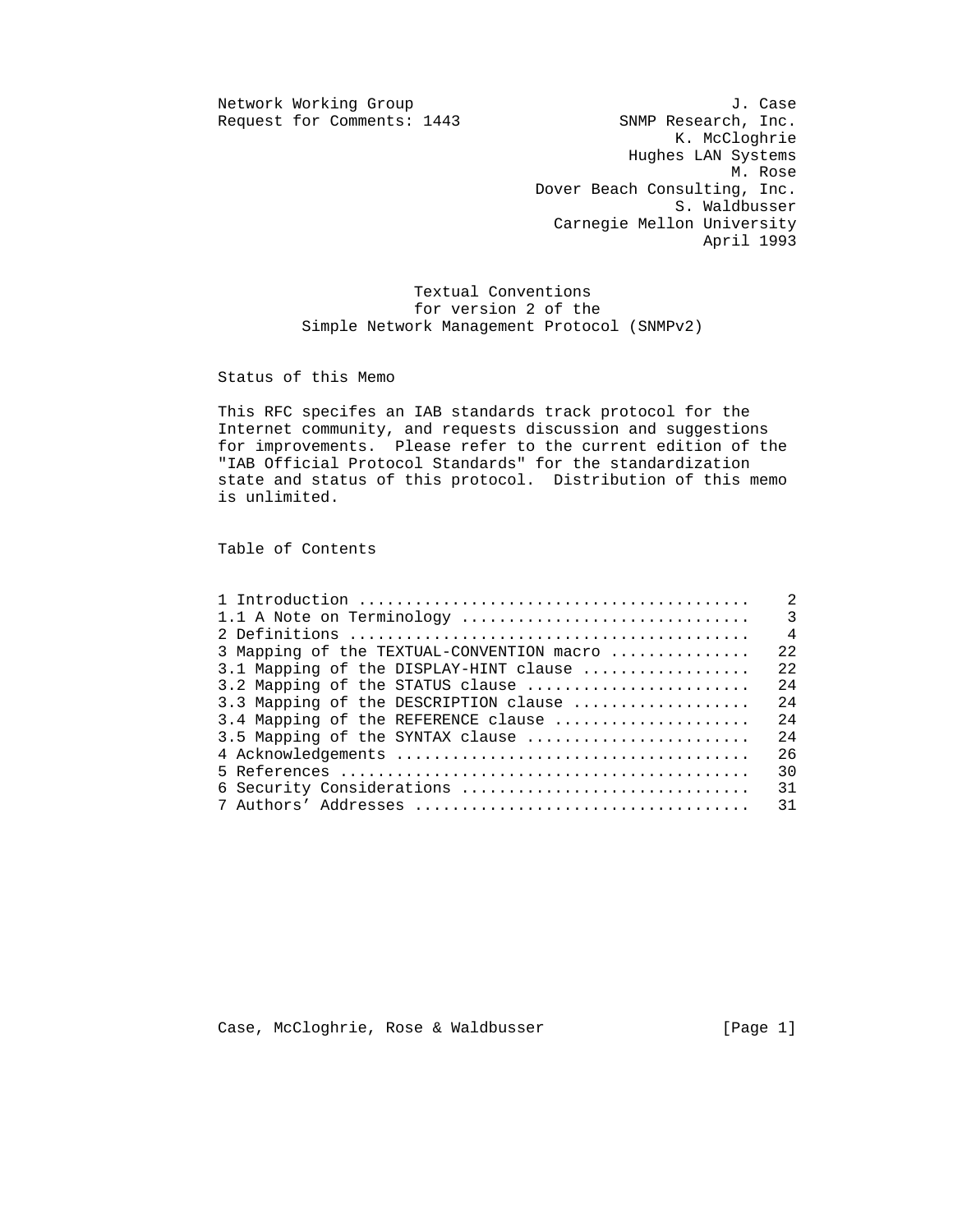RFC 1443 Textual Conventions for SNMPv2 April 1993

1. Introduction

 A network management system contains: several (potentially many) nodes, each with a processing entity, termed an agent, which has access to management instrumentation; at least one management station; and, a management protocol, used to convey management information between the agents and management stations. Operations of the protocol are carried out under an administrative framework which defines both authentication and authorization policies.

 Network management stations execute management applications which monitor and control network elements. Network elements are devices such as hosts, routers, terminal servers, etc., which are monitored and controlled through access to their management information.

 Management information is viewed as a collection of managed objects, residing in a virtual information store, termed the Management Information Base (MIB). Collections of related objects are defined in MIB modules. These modules are written using a subset of OSI's Abstract Syntax Notation One (ASN.1) [1], termed the Structure of Management Information (SMI) [2].

 When designing a MIB module, it is often useful to new define types similar to those defined in the SMI. In comparison to a type defined in the SMI, each of these new types has a different name, a similar syntax, but a more precise semantics. These newly defined types are termed textual conventions, and are used for the convenience of humans reading the MIB module. It is the purpose of this document to define the initial set of textual conventions available to all MIB modules.

 Objects defined using a textual convention are always encoded by means of the rules that define their primitive type. However, textual conventions often have special semantics associated with them. As such, an ASN.1 macro, TEXTUAL- CONVENTION, is used to concisely convey the syntax and semantics of a textual convention.

 For all textual conventions defined in an information module, the name shall be unique and mnemonic, and shall not exceed 64 characters in length. All names used for the textual conventions defined in all "standard" information modules

Case, McCloghrie, Rose & Waldbusser (Page 2)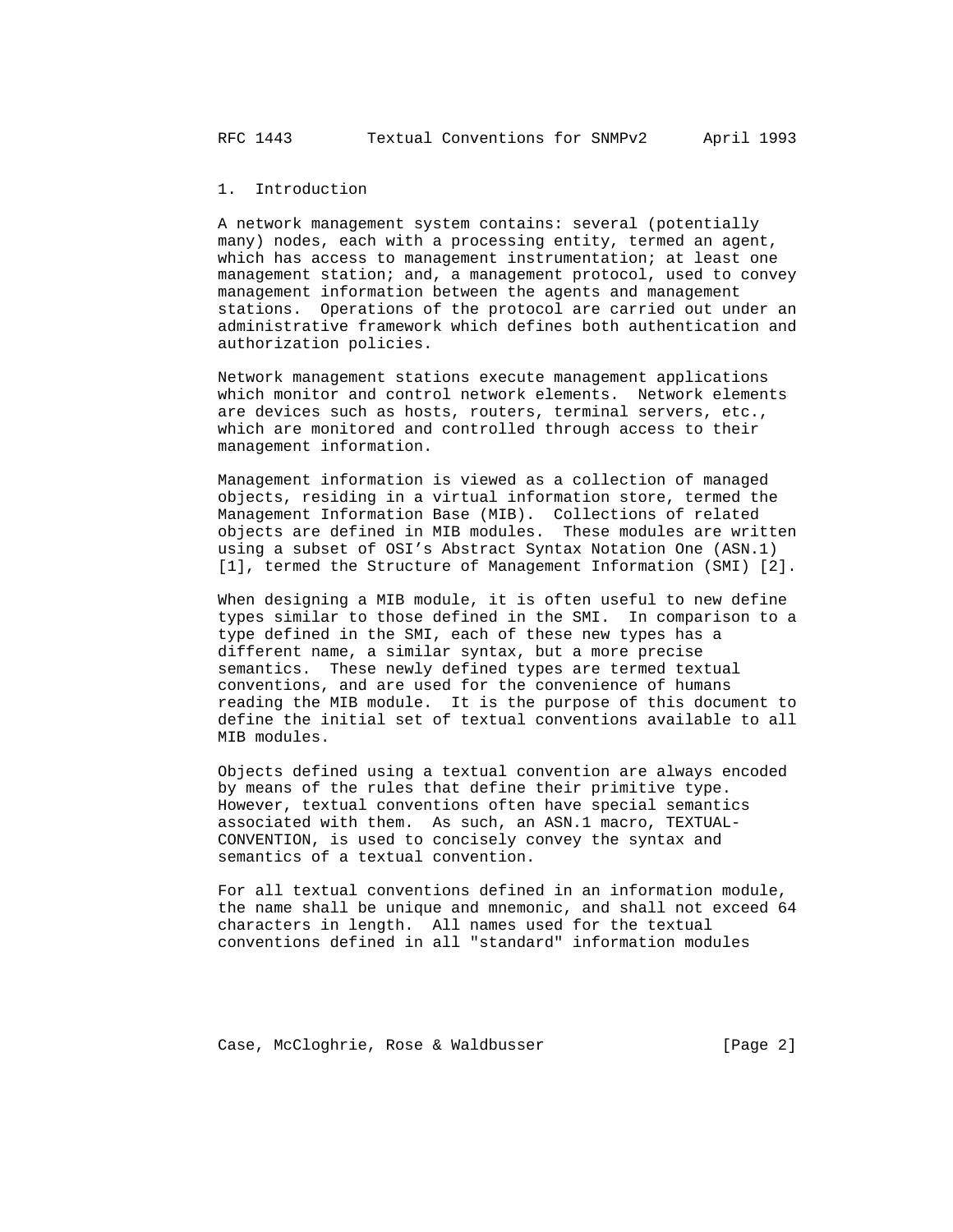shall be unique.

1.1. A Note on Terminology

 For the purpose of exposition, the original Internet-standard Network Management Framework, as described in RFCs 1155, 1157, and 1212, is termed the SNMP version 1 framework (SNMPv1). The current framework is termed the SNMP version 2 framework (SNMPv2).

Case, McCloghrie, Rose & Waldbusser [Page 3]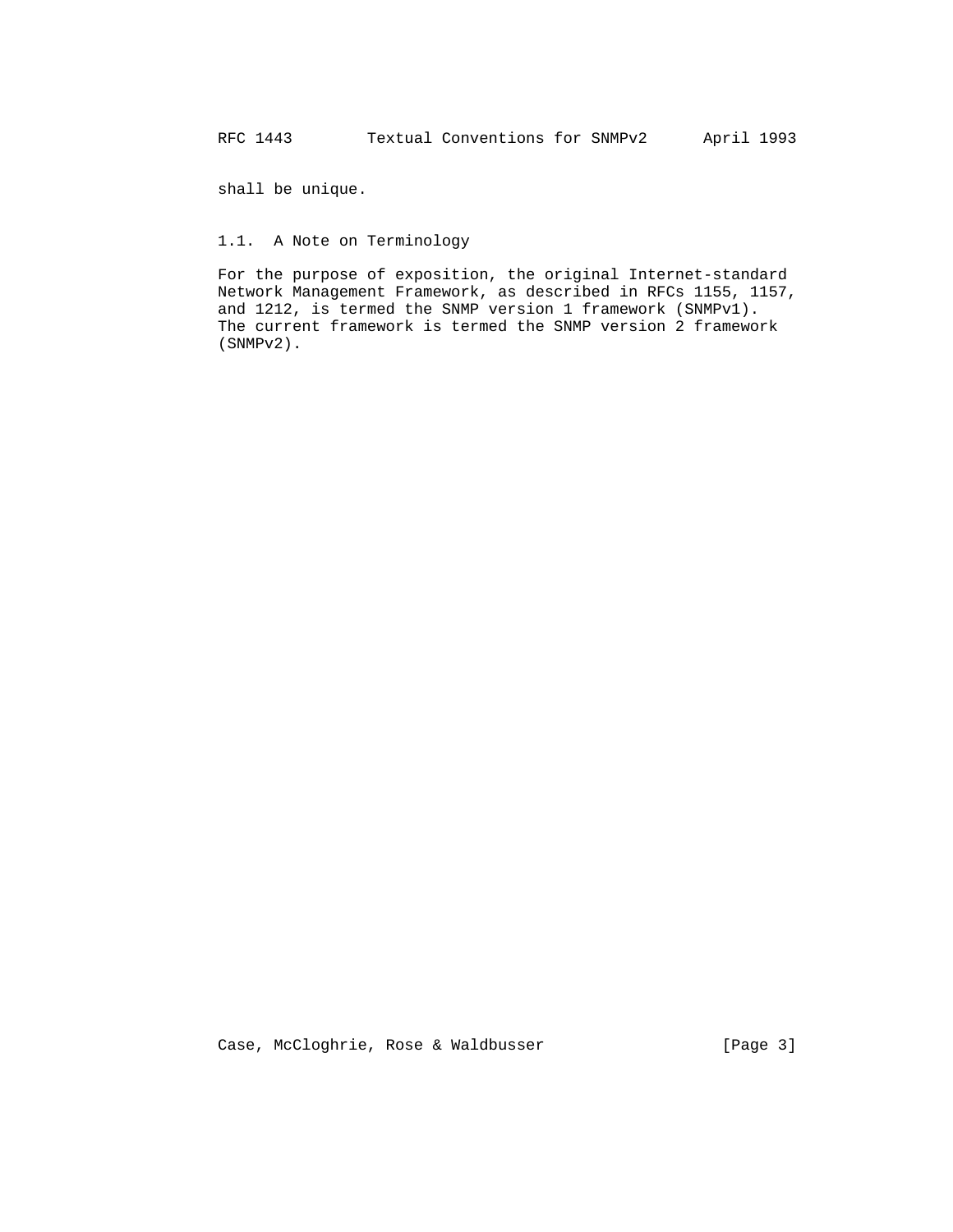```
 RFC 1443 Textual Conventions for SNMPv2 April 1993
2. Definitions
SNMPv2-TC DEFINITIONS ::= BEGIN
IMPORTS
   ObjectSyntax, Integer32, TimeTicks
        FROM SNMPv2-SMI;
-- definition of textual conventions
TEXTUAL-CONVENTION MACRO ::=
BEGIN
    TYPE NOTATION ::=
                  DisplayPart
                  "STATUS" Status
                  "DESCRIPTION" Text
                  ReferPart
                  "SYNTAX" type(Syntax)
    VALUE NOTATION ::=
                  value(VALUE Syntax)
    DisplayPart ::=
                  "DISPLAY-HINT" Text
                | empty
    Status ::=
                  "current"
                 | "deprecated"
                 | "obsolete"
    ReferPart ::=
                  "REFERENCE" Text
                | empty
    -- uses the NVT ASCII character set
    Text ::= """" string """"
END
```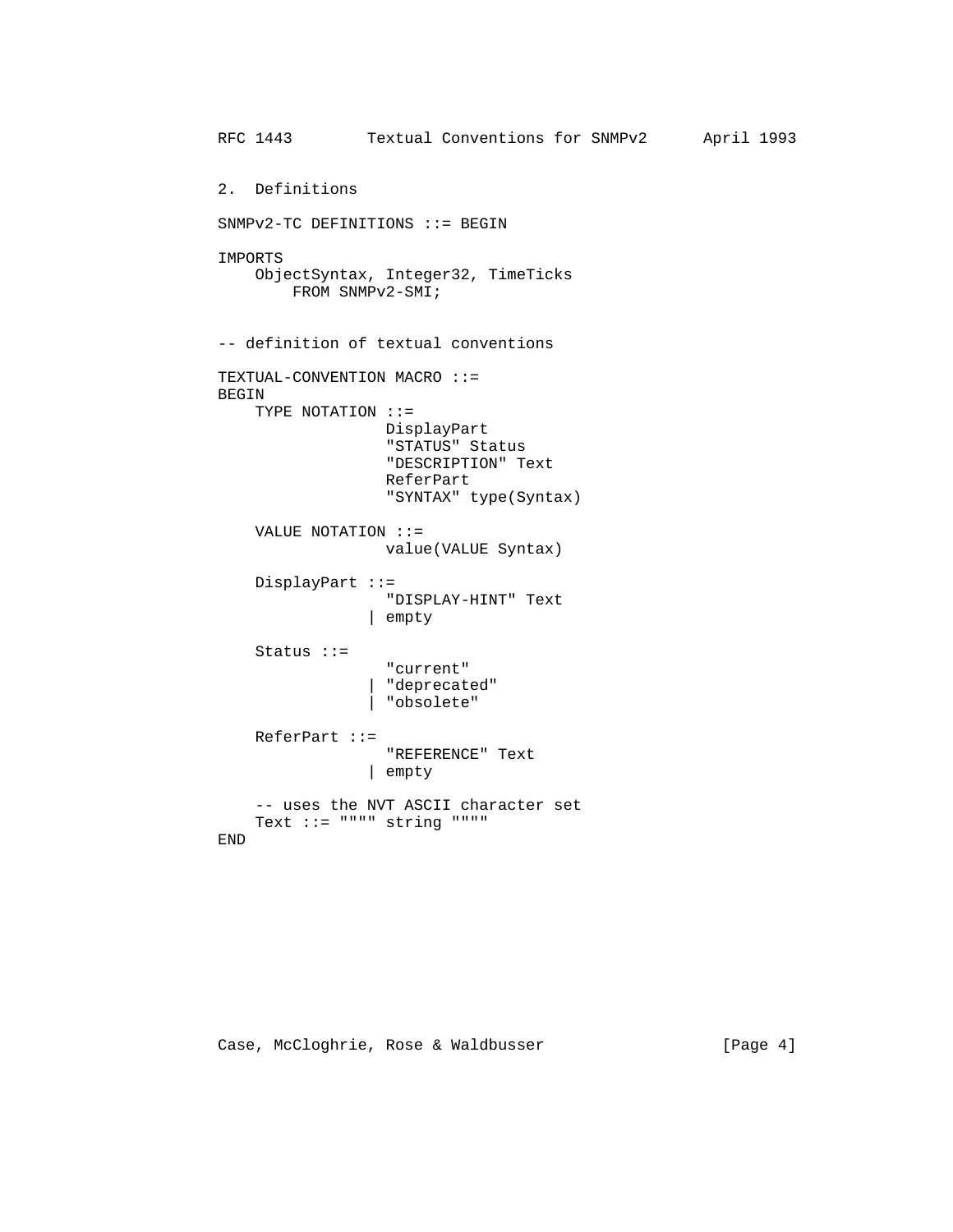RFC 1443 Textual Conventions for SNMPv2 April 1993 DisplayString ::= TEXTUAL-CONVENTION DISPLAY-HINT "255a" STATUS current DESCRIPTION "Represents textual information taken from the NVT ASCII character set, as defined in pages 4, 10-11 of RFC 854. Any object defined using this syntax may not exceed 255 characters in length." SYNTAX OCTET STRING (SIZE (0..255)) PhysAddress ::= TEXTUAL-CONVENTION DISPLAY-HINT "1x:" STATUS current DESCRIPTION "Represents media- or physical-level addresses." SYNTAX OCTET STRING MacAddress ::= TEXTUAL-CONVENTION

 DISPLAY-HINT "1x:" STATUS current DESCRIPTION "Represents an 802 MAC address represented in the 'canonical' order defined by IEEE 802.1a, i.e., as if it were transmitted least significant bit first, even though 802.5 (in contrast to other 802.x protocols) requires MAC addresses to be transmitted most significant bit first." SYNTAX OCTET STRING (SIZE (6))

 TruthValue ::= TEXTUAL-CONVENTION STATUS current DESCRIPTION "Represents a boolean value." SYNTAX INTEGER  $\{ true(1), false(2) \}$ 

Case, McCloghrie, Rose & Waldbusser (Page 5)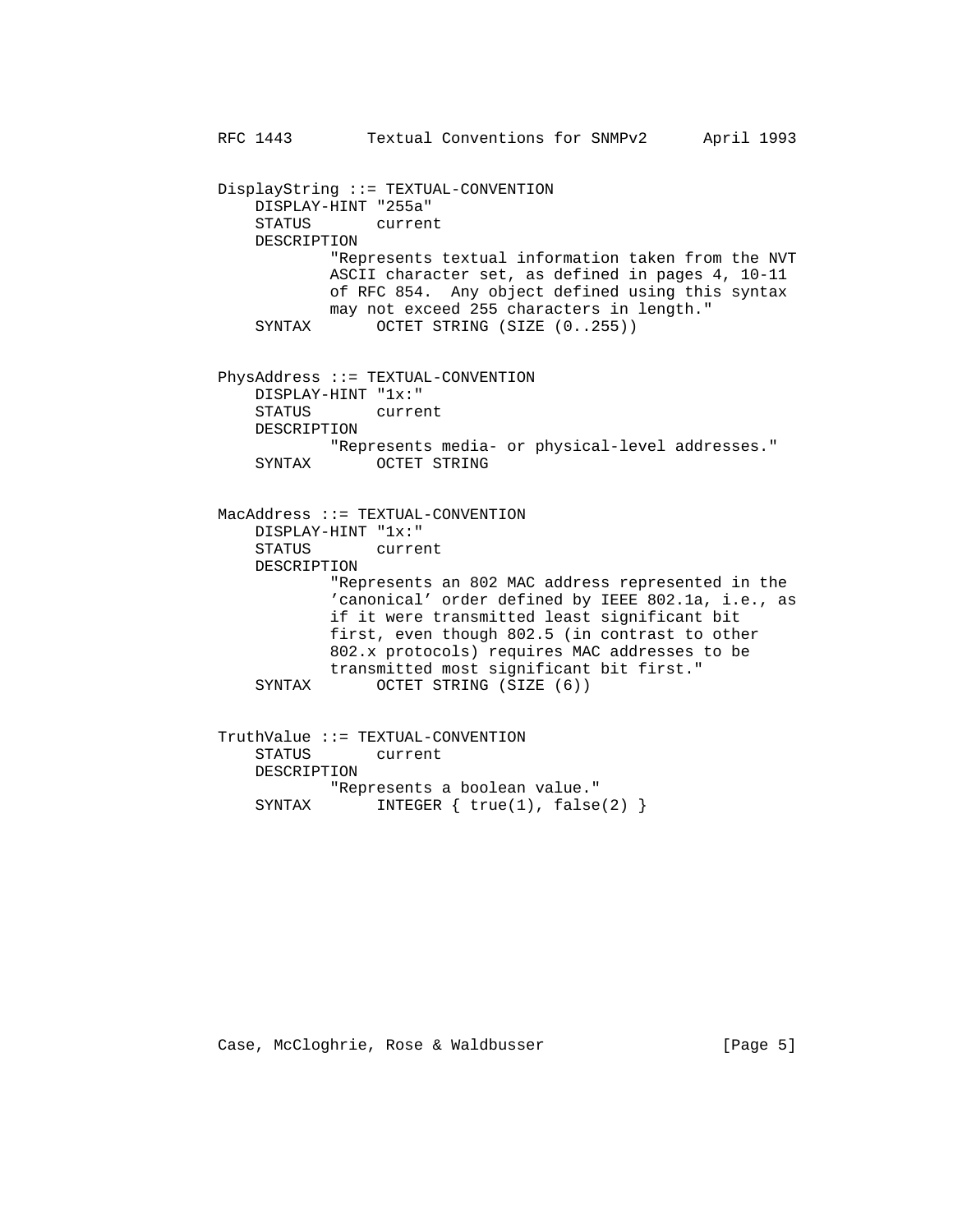TestAndIncr ::= TEXTUAL-CONVENTION STATUS current DESCRIPTION

> "Represents integer-valued information used for atomic operations. When the management protocol is used to specify that an object instance having this syntax is to be modified, the new value supplied via the management protocol must precisely match the value presently held by the instance. If not, the management protocol set operation fails with an error of 'inconsistentValue'. Otherwise, if the current value is the maximum value of 2^31-1 (2147483647 decimal), then the value held by the instance is wrapped to zero; otherwise, the value held by the instance is incremented by one. (Note that regardless of whether the management protocol set operation succeeds, the variable-binding in the request and response PDUs are identical.)

 The value of the ACCESS clause for objects having this syntax is either 'read-write' or 'read create'. When an instance of a columnar object having this syntax is created, any value may be supplied via the management protocol."<br>SYNTAX INTEGER (0..2147483647) INTEGER (0..2147483647)

Case, McCloghrie, Rose & Waldbusser (Page 6)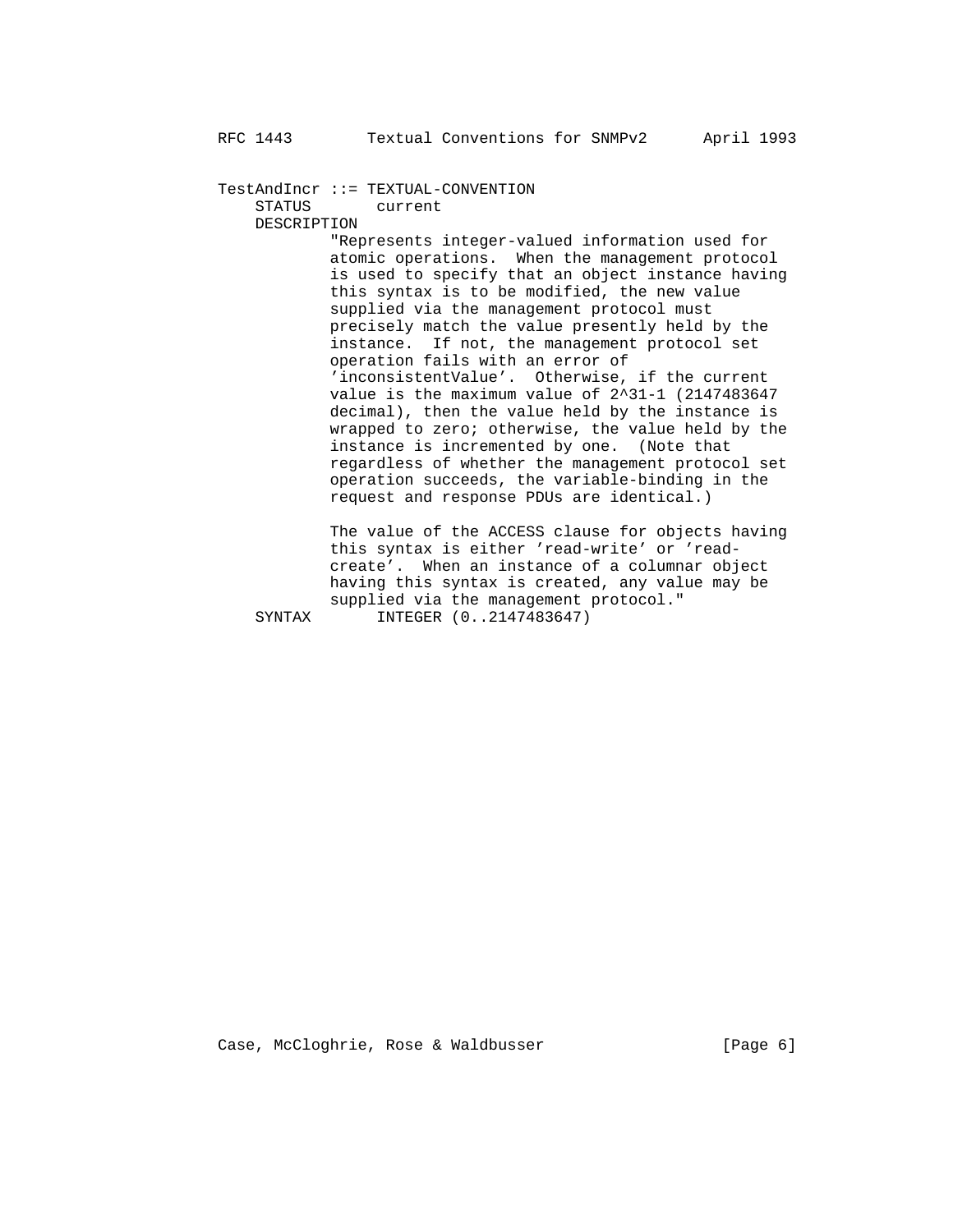RFC 1443 Textual Conventions for SNMPv2 April 1993 AutonomousType ::= TEXTUAL-CONVENTION STATUS current DESCRIPTION "Represents an independently extensible type identification value. It may, for example, indicate a particular sub-tree with further MIB definitions, or define a particular type of protocol or hardware."<br>SYNTAX OBJECT IDENTIFIER OBJECT IDENTIFIER InstancePointer ::= TEXTUAL-CONVENTION STATUS current DESCRIPTION "A pointer to a specific instance of a conceptual row of a MIB table in the managed device. By convention, it is the name of the particular

instance of the first columnar object in the

Case, McCloghrie, Rose & Waldbusser [Page 7]

conceptual row."<br>SYNTAX OBJECT IDEN

OBJECT IDENTIFIER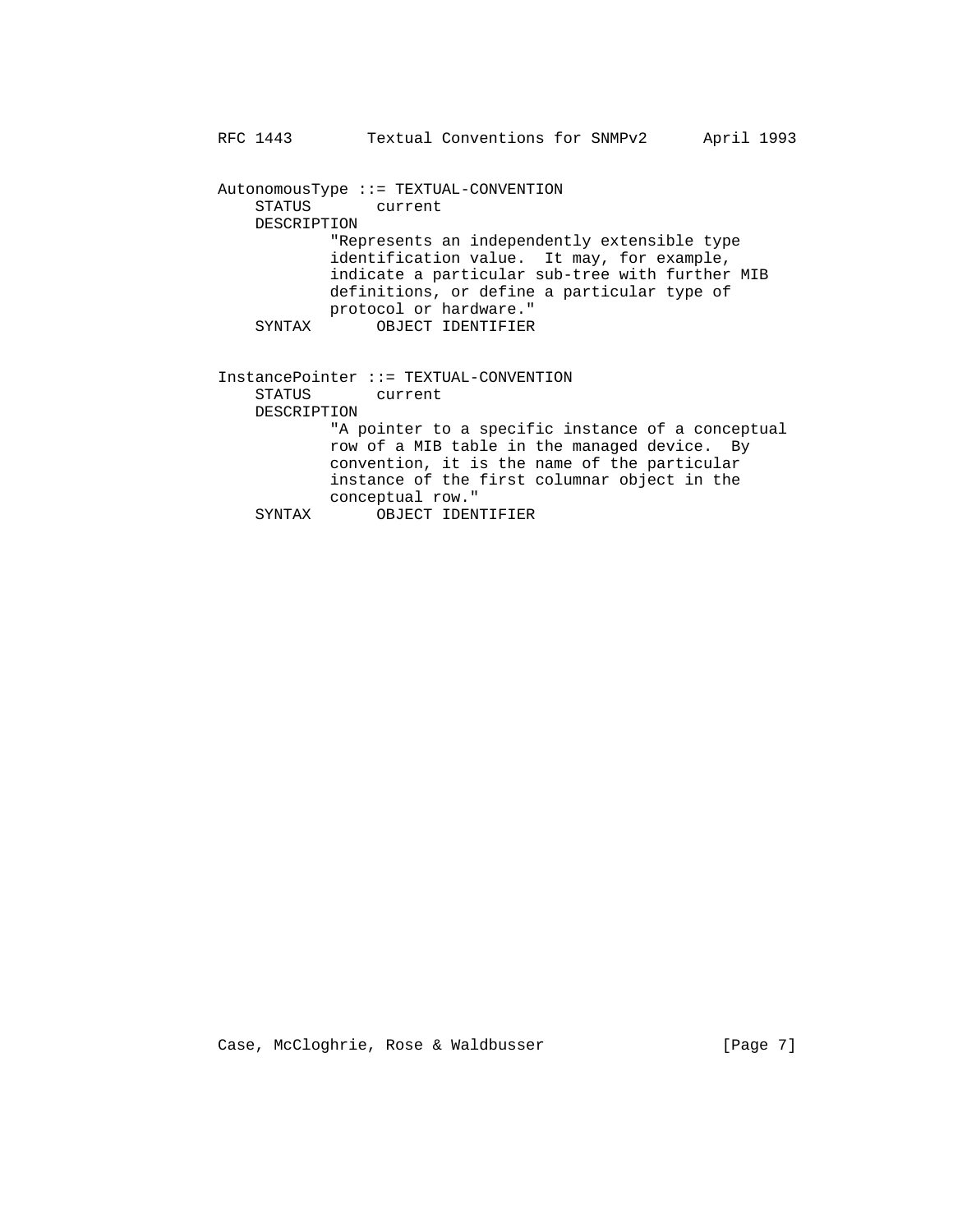RowStatus ::= TEXTUAL-CONVENTION STATUS current DESCRIPTION "The RowStatus textual convention is used to manage the creation and deletion of conceptual rows, and is used as the value of the SYNTAX clause for the status column of a conceptual row (as described in Section 7.7.1 of [2].) The status column has six defined values: - 'active', which indicates that the conceptual row is available for use by the managed device; - 'notInService', which indicates that the conceptual row exists in the agent, but is unavailable for use by the managed device (see NOTE below); - 'notReady', which indicates that the conceptual row exists in the agent, but is missing information necessary in order to be available for use by the managed device; - 'createAndGo', which is supplied by a management station wishing to create a new instance of a conceptual row and to have it available for use by the managed device; - 'createAndWait', which is supplied by a management station wishing to create a new instance of a conceptual row but not to have it available for use by the managed device; and, - 'destroy', which is supplied by a management station wishing to delete all of the instances associated with an existing conceptual row.

> Whereas five of the six values (all except 'notReady') may be specified in a management protocol set operation, only three values will be returned in response to a management protocol

Case, McCloghrie, Rose & Waldbusser (Page 8)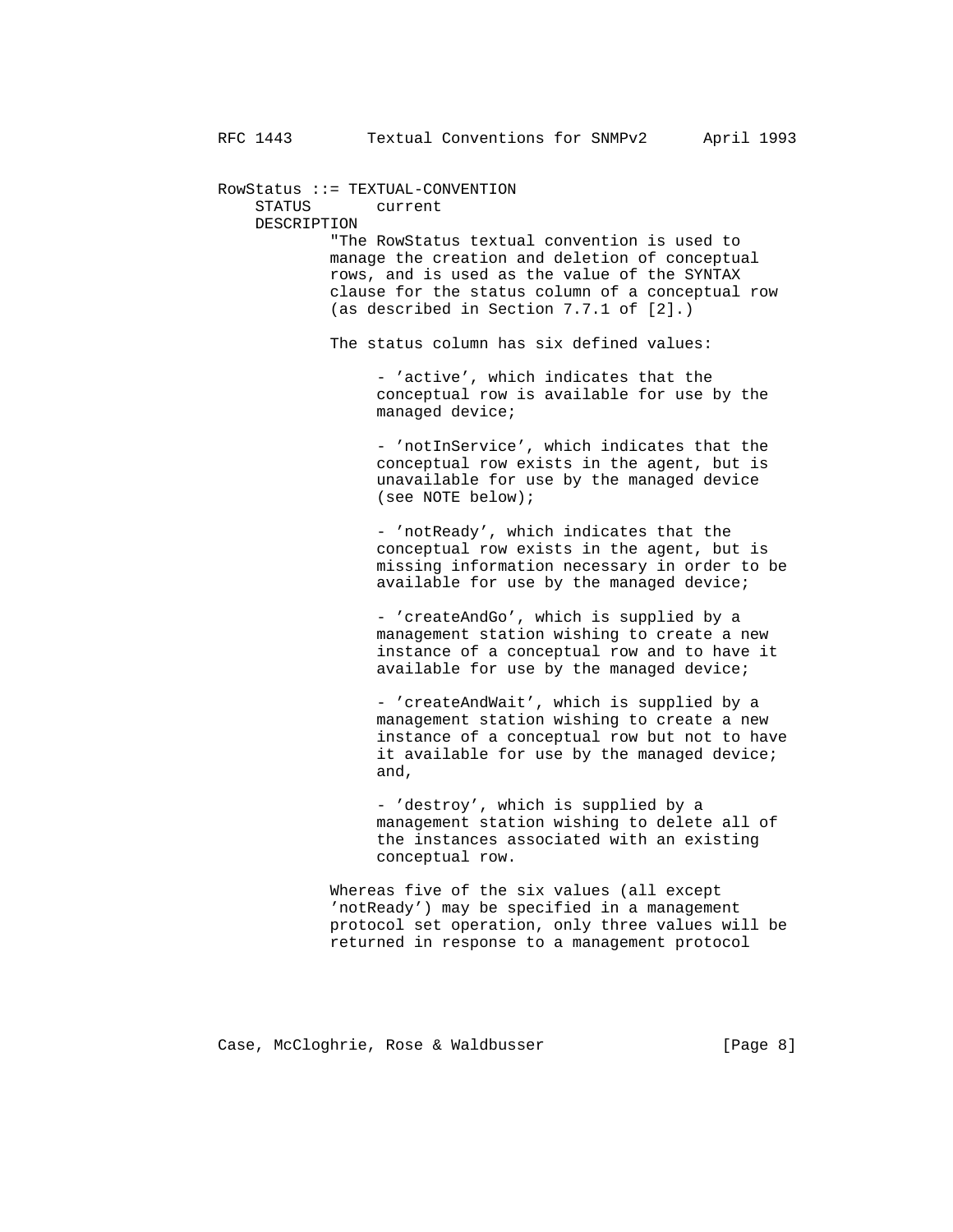retrieval operation: 'notReady', 'notInService' or 'active'. That is, when queried, an existing conceptual row has only three states: it is either available for use by the managed device (the status column has value 'active'); it is not available for use by the managed device, though the agent has sufficient information to make it so (the status column has value 'notInService'); or, it is not available for use by the managed device, because the agent lacks sufficient information (the status column has value 'notReady').

#### NOTE WELL

 This textual convention may be used for a MIB table, irrespective of whether the values of that table's conceptual rows are able to be modified while it is active, or whether its conceptual rows must be taken out of service in order to be modified. That is, it is the responsibility of the DESCRIPTION clause of the status column to specify whether the status column must be 'notInService' in order for the value of some other column of the same conceptual row to be modified.

Case, McCloghrie, Rose & Waldbusser (Page 9]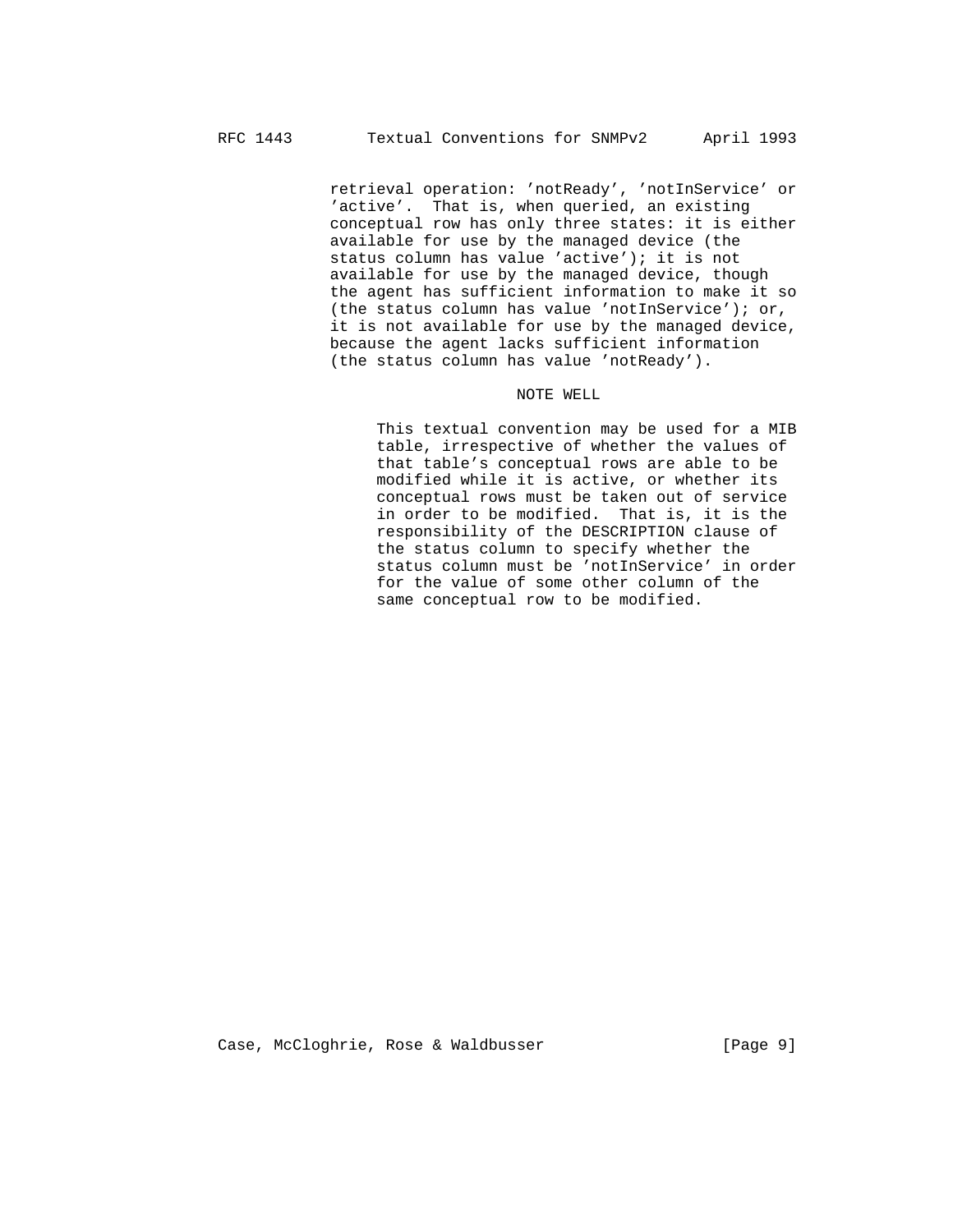To summarize the effect of having a conceptual row with a status column having a SYNTAX clause value of RowStatus, consider the following state diagram:

|                                          | STATE                                                                                  |                                         |                                                                                         |                                          |  |  |  |
|------------------------------------------|----------------------------------------------------------------------------------------|-----------------------------------------|-----------------------------------------------------------------------------------------|------------------------------------------|--|--|--|
| <b>ACTION</b>                            | $\mathbb A$<br>status column<br>does not exist                                         | $\mathbf{B}$<br>is                      | $\mathcal{C}$<br>status col. status column<br>is<br>notReady   notInService   is active | $\mathbf D$<br>status column             |  |  |  |
| set status<br>column to<br>createAndGo   | $noError$ ->D inconsist-  inconsistent- inconsistent-<br>or.<br>inconsistent-<br>Value | entValue                                | Value                                                                                   | Value                                    |  |  |  |
| set status<br>column to<br>createAndWait | noError see 1 inconsist- inconsistent- inconsistent-<br>or.<br>wrongValue              | entValue                                | Value                                                                                   | Value                                    |  |  |  |
| set status<br>column to<br>active        | inconsistent-  inconsist-  noError<br>Valuel                                           | entValue<br>or<br>see $2 \rightarrow D$ | $->D$                                                                                   | InoError<br>$->D$                        |  |  |  |
| set status<br>column to<br>notInService  | inconsistent-  inconsist-  noError<br>Valuel                                           | entValue<br>0r<br>see $3 \rightarrow C$ |                                                                                         | noError<br>$->C$<br>or<br>->C wrongValue |  |  |  |
| set status<br>column to<br>destroy       | noError<br>$->A$                                                                       | noError<br>–>A∣                         | noError<br>$->A$                                                                        | noError<br>$->A$                         |  |  |  |
| set any other<br>column to some<br>value | see 4<br>$->A$                                                                         | noError<br>see 1                        | InoError<br>$->C$                                                                       | noError<br>$->D$                         |  |  |  |
|                                          |                                                                                        |                                         |                                                                                         |                                          |  |  |  |

Case, McCloghrie, Rose & Waldbusser [Page 10]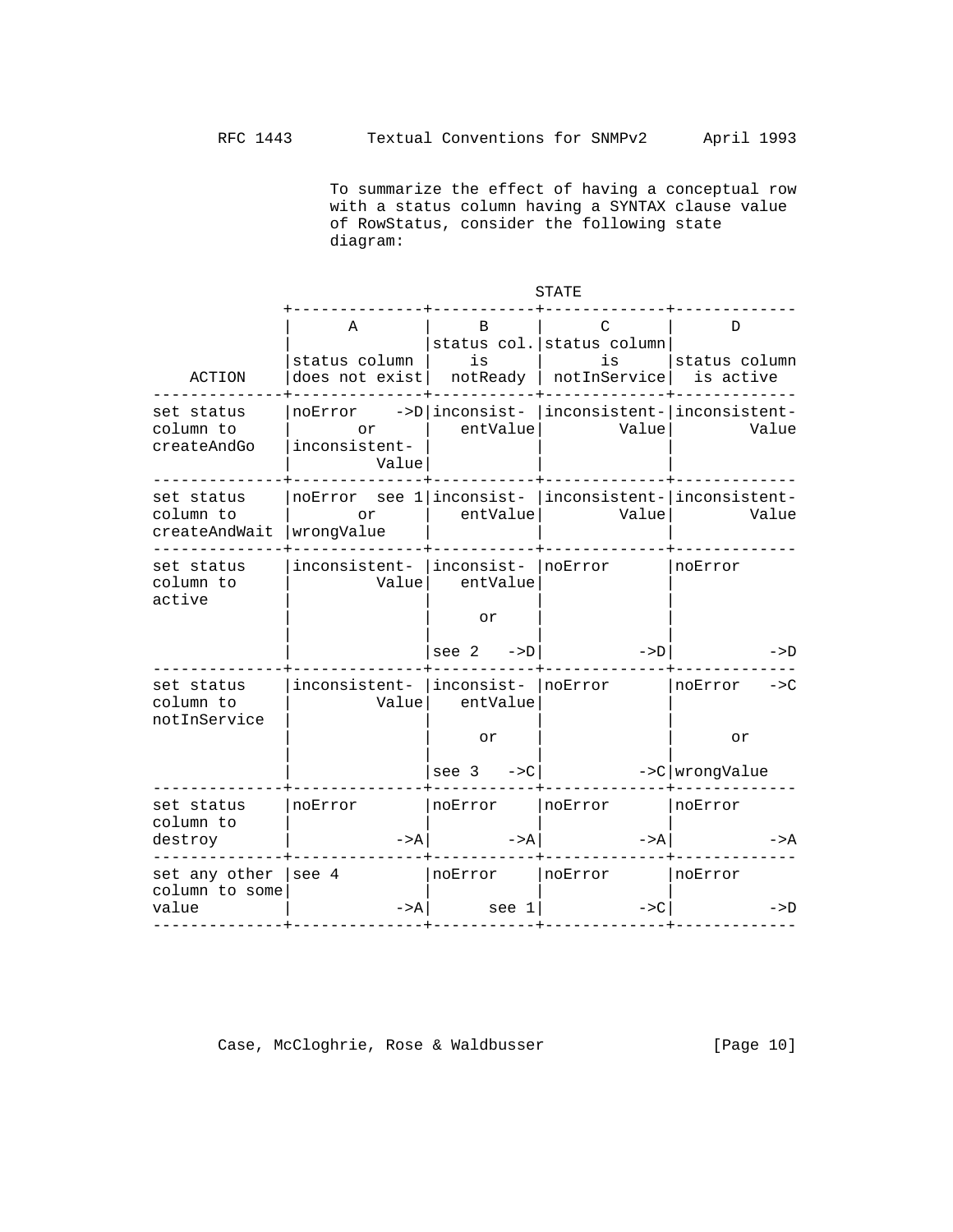(1) goto B or C, depending on information available to the agent.

 (2) if other variable bindings included in the same PDU, provide values for all columns which are missing but required, then return noError and goto D.

 (3) if other variable bindings included in the same PDU, provide values for all columns which are missing but required, then return noError and goto C.

> (4) at the discretion of the agent, either noError or inconsistentValue may be returned.

 NOTE: Other processing of the set request may result in a response other than noError being returned, e.g., wrongValue, noCreation, etc.

#### Conceptual Row Creation

 There are four potential interactions when creating a conceptual row: selecting an instance identifier which is not in use; creating the conceptual row; initializing any objects for which the agent does not supply a default; and, making the conceptual row available for use by the managed device.

Interaction 1: Selecting an Instance-Identifier

 The algorithm used to select an instance identifier varies for each conceptual row. In some cases, the instance-identifier is semantically significant, e.g., the destination address of a route, and a management station selects the instance-identifier according to the semantics.

 In other cases, the instance-identifier is used solely to distinguish conceptual rows, and a management station without specific knowledge of the conceptual row might examine the instances

Case, McCloghrie, Rose & Waldbusser [Page 11]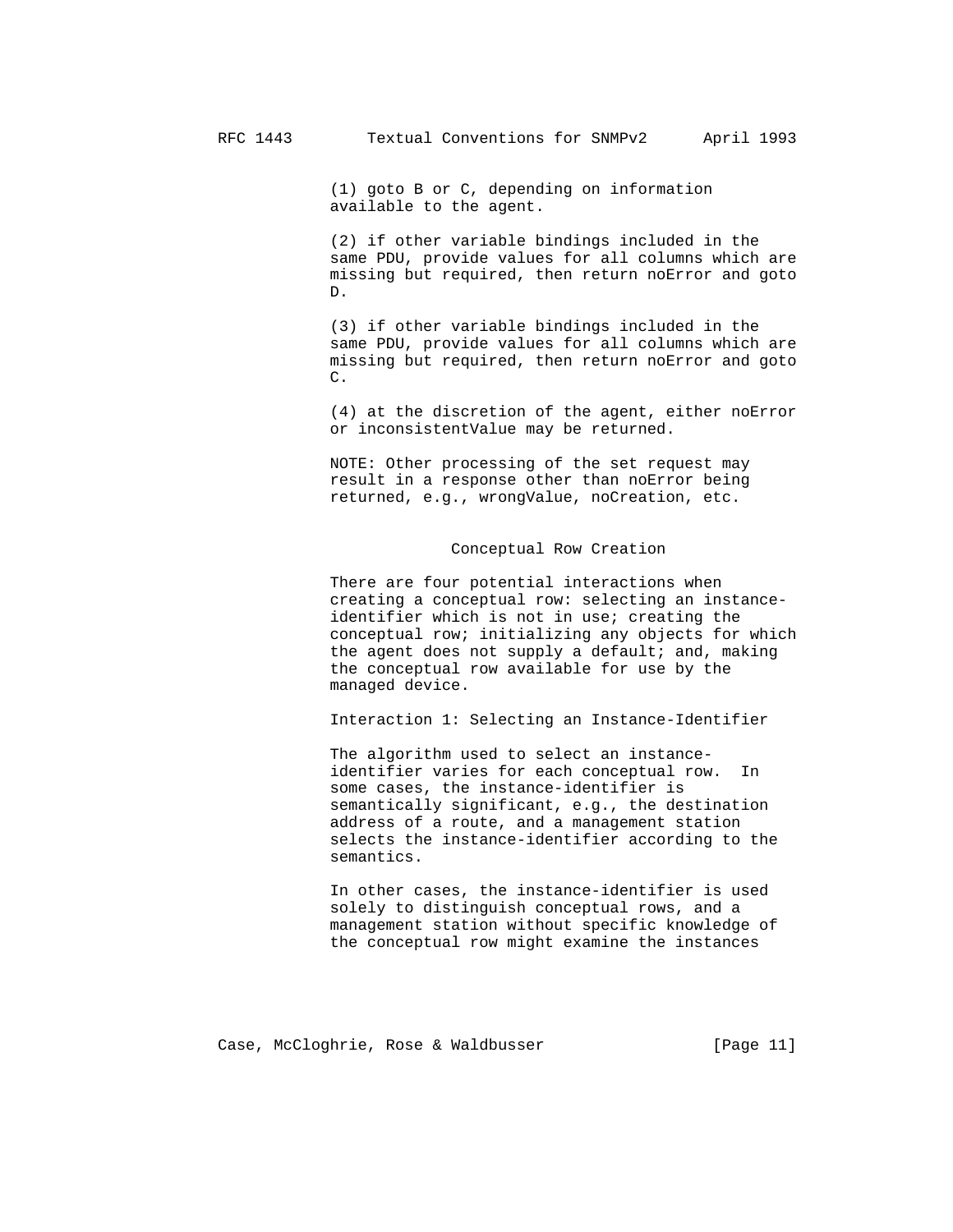present in order to determine an unused instance identifier. (This approach may be used, but it is often highly sub-optimal; however, it is also a questionable practice for a naive management station to attempt conceptual row creation.)

 Alternately, the MIB module which defines the conceptual row might provide one or more objects which provide assistance in determining an unused instance-identifier. For example, if the conceptual row is indexed by an integer-value, then an object having an integer-valued SYNTAX clause might be defined for such a purpose, allowing a management station to issue a management protocol retrieval operation. In order to avoid unnecessary collisions between competing management stations, 'adjacent' retrievals of this object should be different.

 Finally, the management station could select a pseudo-random number to use as the index. In the event that this index was already in use and an inconsistentValue was returned in response to the management protocol set operation, the management station should simply select a new pseudo-random number and retry the operation.

 A MIB designer should choose between the two latter algorithms based on the size of the table (and therefore the efficiency of each algorithm). For tables in which a large number of entries are expected, it is recommended that a MIB object be defined that returns an acceptable index for creation. For tables with small numbers of entries, it is recommended that the latter pseudo-random index mechanism be used.

Interaction 2: Creating the Conceptual Row

 Once an unused instance-identifier has been selected, the management station determines if it wishes to create and activate the conceptual row in one transaction or in a negotiated set of interactions.

Case, McCloghrie, Rose & Waldbusser (Page 12)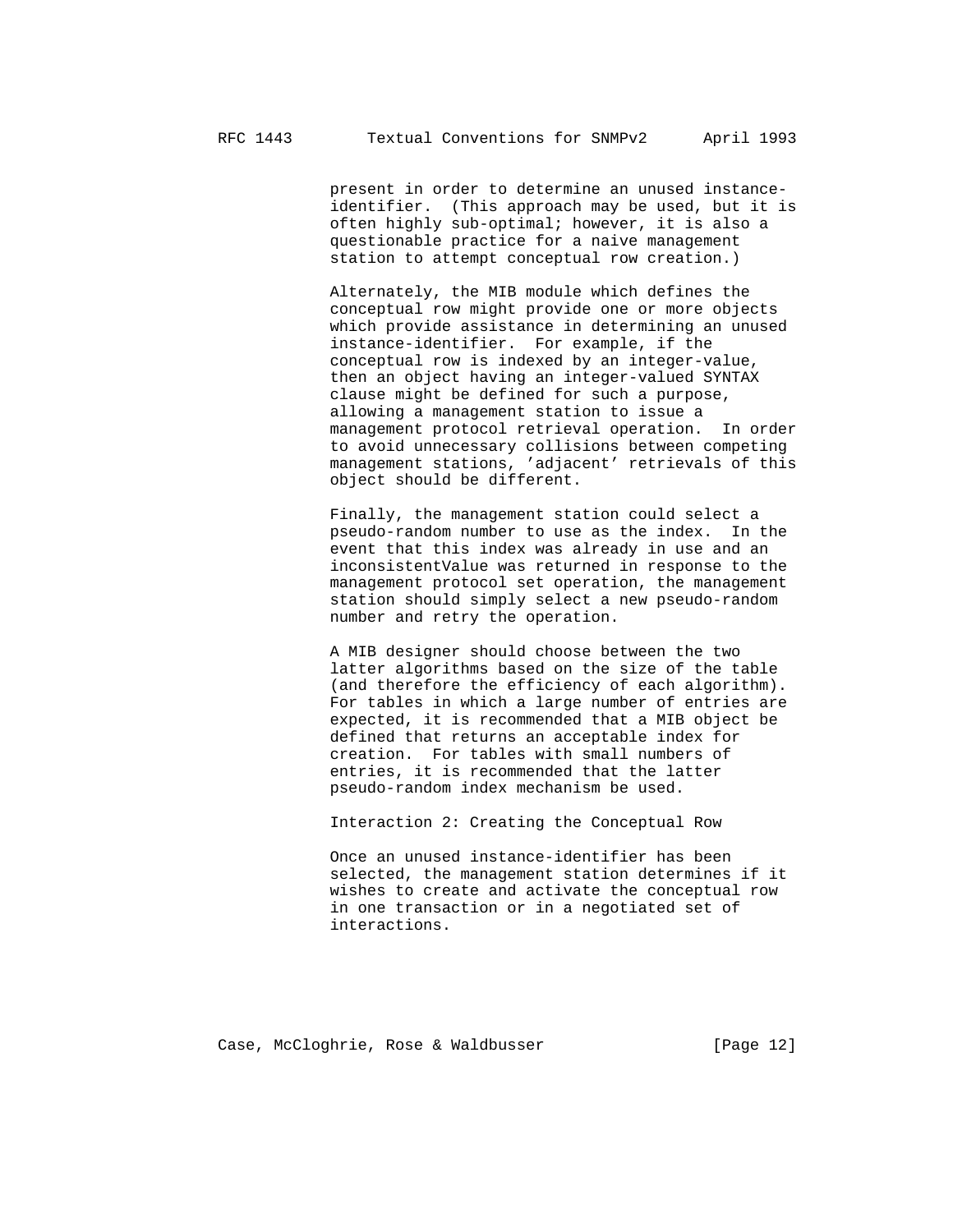Interaction 2a: Creating and Activating the Conceptual Row

 The management station must first determine the column requirements, i.e., it must determine those columns for which it must or must not provide values. Depending on the complexity of the table and the management station's knowledge of the agent's capabilities, this determination can be made locally by the management station. Alternately, the management station issues a management protocol get operation to examine all columns in the conceptual row that it wishes to create. In response, for each column, there are three possible outcomes:

 - a value is returned, indicating that some other management station has already created this conceptual row. We return to interaction 1.

 - the exception 'noSuchInstance' is returned, indicating that the agent implements the object-type associated with this column, and that this column in at least one conceptual row would be accessible in the MIB view used by the retrieval were it to exist. For those columns to which the agent provides read create access, the 'noSuchInstance' exception tells the management station that it should supply a value for this column when the conceptual row is to be created.

 - the exception 'noSuchObject' is returned, indicating that the agent does not implement the object-type associated with this column or that there is no conceptual row for which this column would be accessible in the MIB view used by the retrieval. As such, the management station can not issue any management protocol set operations to create an instance of this column.

 Once the column requirements have been determined, a management protocol set operation is accordingly

Case, McCloghrie, Rose & Waldbusser (Page 13)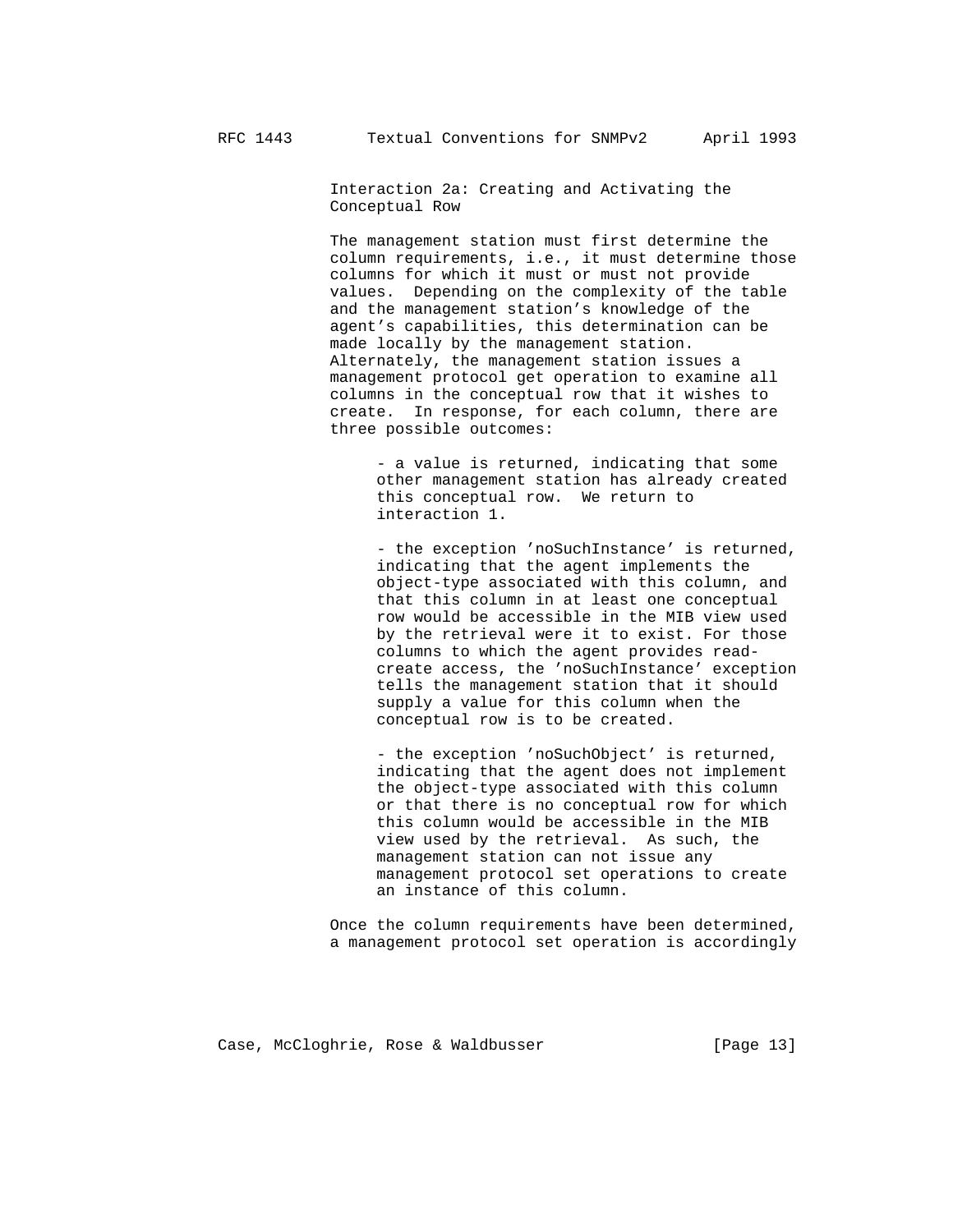issued. This operation also sets the new instance of the status column to 'createAndGo'.

 When the agent processes the set operation, it verifies that it has sufficient information to make the conceptual row available for use by the managed device. The information available to the agent is provided by two sources: the management protocol set operation which creates the conceptual row, and, implementation-specific defaults supplied by the agent (note that an agent must provide implementation-specific defaults for at least those objects which it implements as read-only). If there is sufficient information available, then the conceptual row is created, a 'noError' response is returned, the status column is set to 'active', and no further interactions are necessary (i.e., interactions 3 and 4 are skipped). If there is insufficient information, then the conceptual row is not created, and the set operation fails with an error of 'inconsistentValue'. On this error, the management station can issue a management protocol retrieval operation to determine if this was because it failed to specify a value for a required column, or, because the selected instance of the status column already existed. In the latter case, we return to interaction 1. In the former case, the management station can re-issue the set operation with the additional information, or begin interaction 2 again using 'createAndWait' in order to negotiate creation of the conceptual row.

Case, McCloghrie, Rose & Waldbusser (Page 14)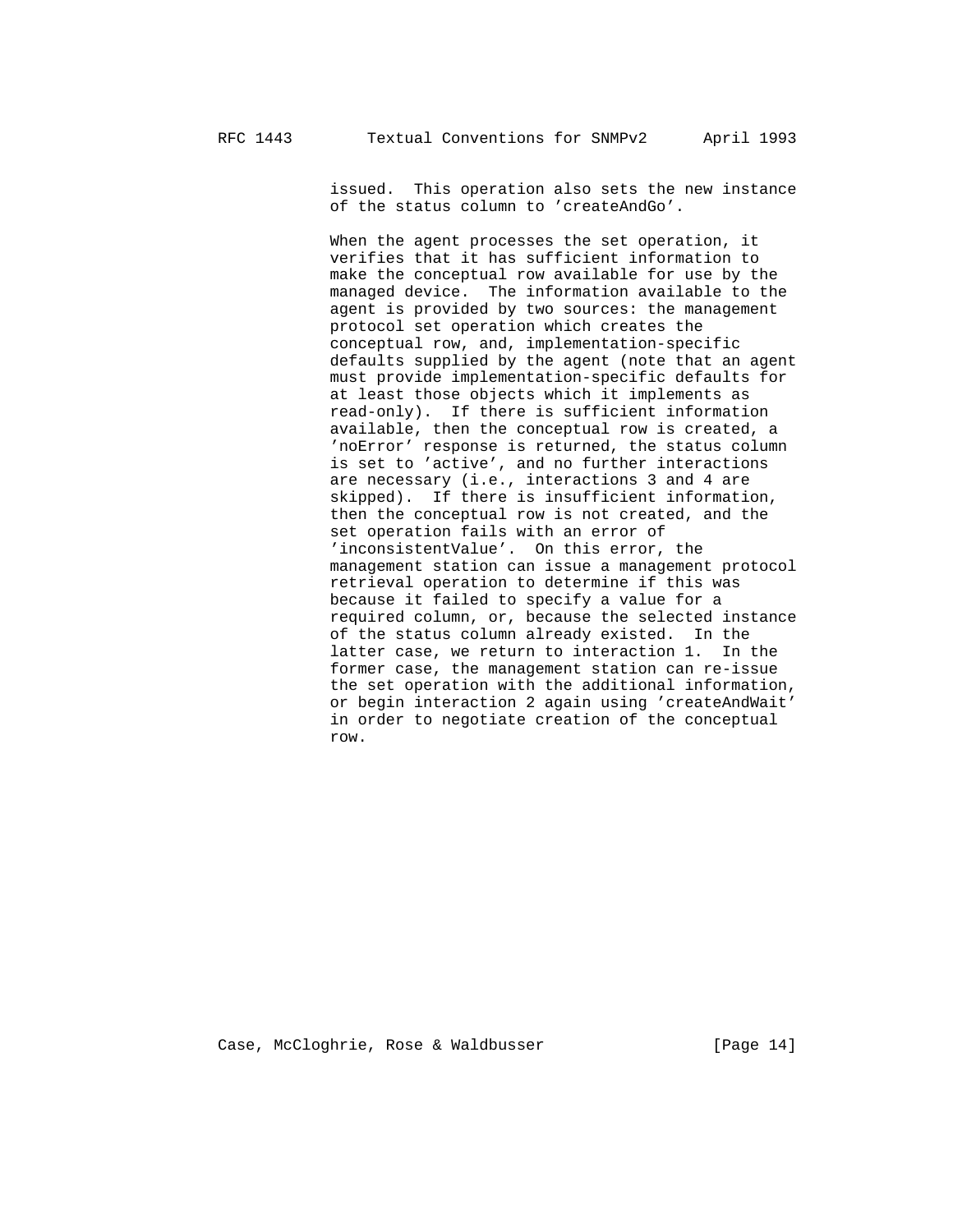## NOTE WELL

 Regardless of the method used to determine the column requirements, it is possible that the management station might deem a column necessary when, in fact, the agent will not allow that particular columnar instance to be created or written. In this case, the management protocol set operation will fail with an error such as 'noCreation' or 'notWritable'. In this case, the management station decides whether it needs to be able to set a value for that particular columnar instance. If not, the management station re-issues the management protocol set operation, but without setting a value for that particular columnar instance; otherwise, the management station aborts the row creation algorithm.

 Interaction 2b: Negotiating the Creation of the Conceptual Row

 The management station issues a management protocol set operation which sets the desired instance of the status column to 'createAndWait'. If the agent is unwilling to process a request of this sort, the set operation fails with an error of 'wrongValue'. (As a consequence, such an agent must be prepared to accept a single management protocol set operation, i.e., interaction 2a above, containing all of the columns indicated by its column requirements.) Otherwise, the conceptual row is created, a 'noError' response is returned, and the status column is immediately set to either 'notInService' or 'notReady', depending on whether it has sufficient information to make the conceptual row available for use by the managed device. If there is sufficient information available, then the status column is set to 'notInService'; otherwise, if there is insufficient information, then the status column is set to 'notReady'. Regardless, we proceed to interaction 3.

Case, McCloghrie, Rose & Waldbusser (Page 15)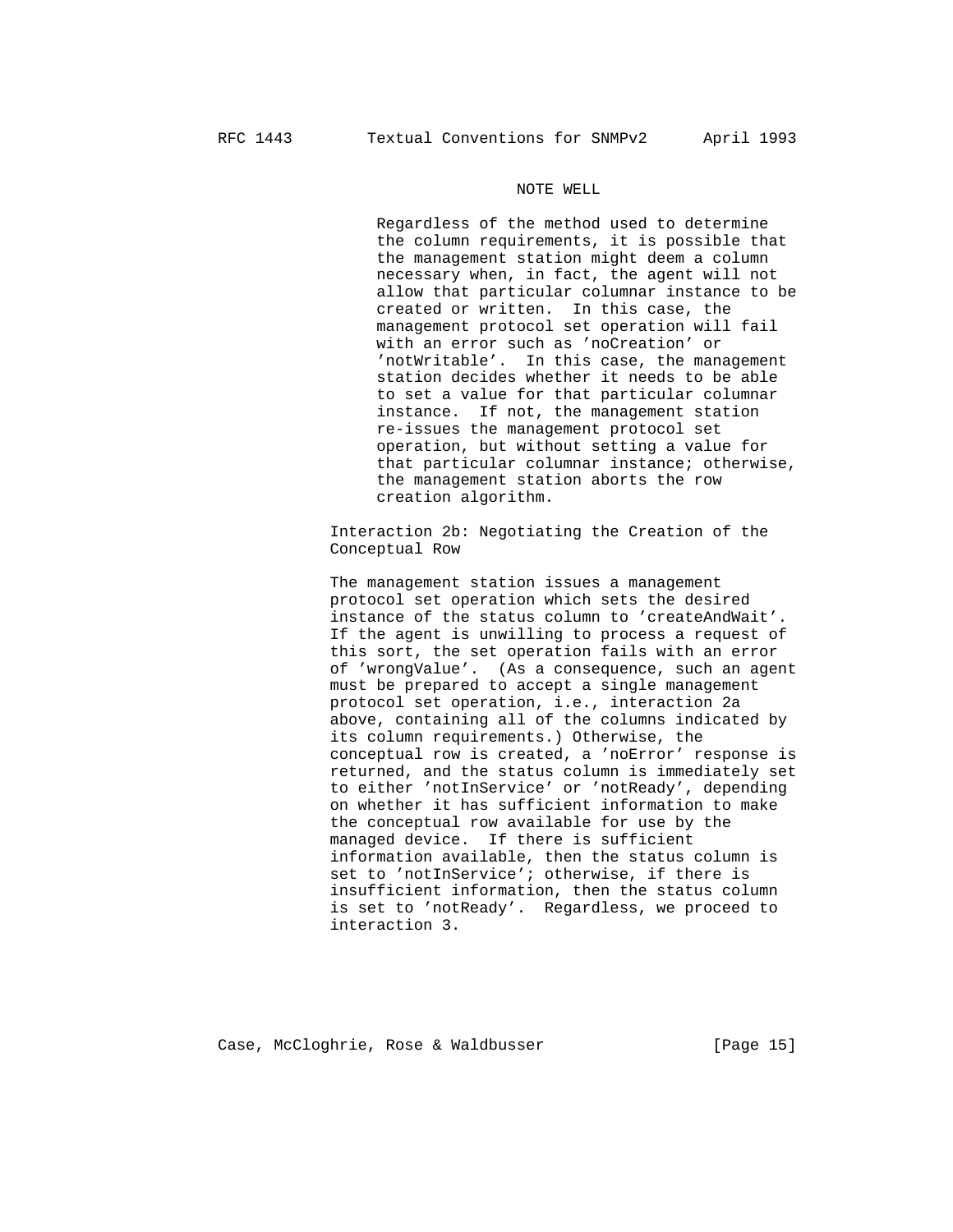Interaction 3: Initializing non-defaulted Objects

 The management station must now determine the column requirements. It issues a management protocol get operation to examine all columns in the created conceptual row. In the response, for each column, there are three possible outcomes:

> - a value is returned, indicating that the agent implements the object-type associated with this column and had sufficient information to provide a value. For those columns to which the agent provides read create access, a value return tells the management station that it may issue additional management protocol set operations, if it desires, in order to change the value associated with this column.

> - the exception 'noSuchInstance' is returned, indicating that the agent implements the object-type associated with this column, and that this column in at least one conceptual row would be accessible in the MIB view used by the retrieval were it to exist. However, the agent does not have sufficient information to provide a value, and until a value is provided, the conceptual row may not be made available for use by the managed device. For those columns to which the agent provides read-create access, the 'noSuchInstance' exception tells the management station that it must issue additional management protocol set operations, in order to provide a value associated with this column.

 - the exception 'noSuchObject' is returned, indicating that the agent does not implement the object-type associated with this column or that there is no conceptual row for which this column would be accessible in the MIB view used by the retrieval. As such, the management station can not issue any management protocol set operations to create

Case, McCloghrie, Rose & Waldbusser (Page 16)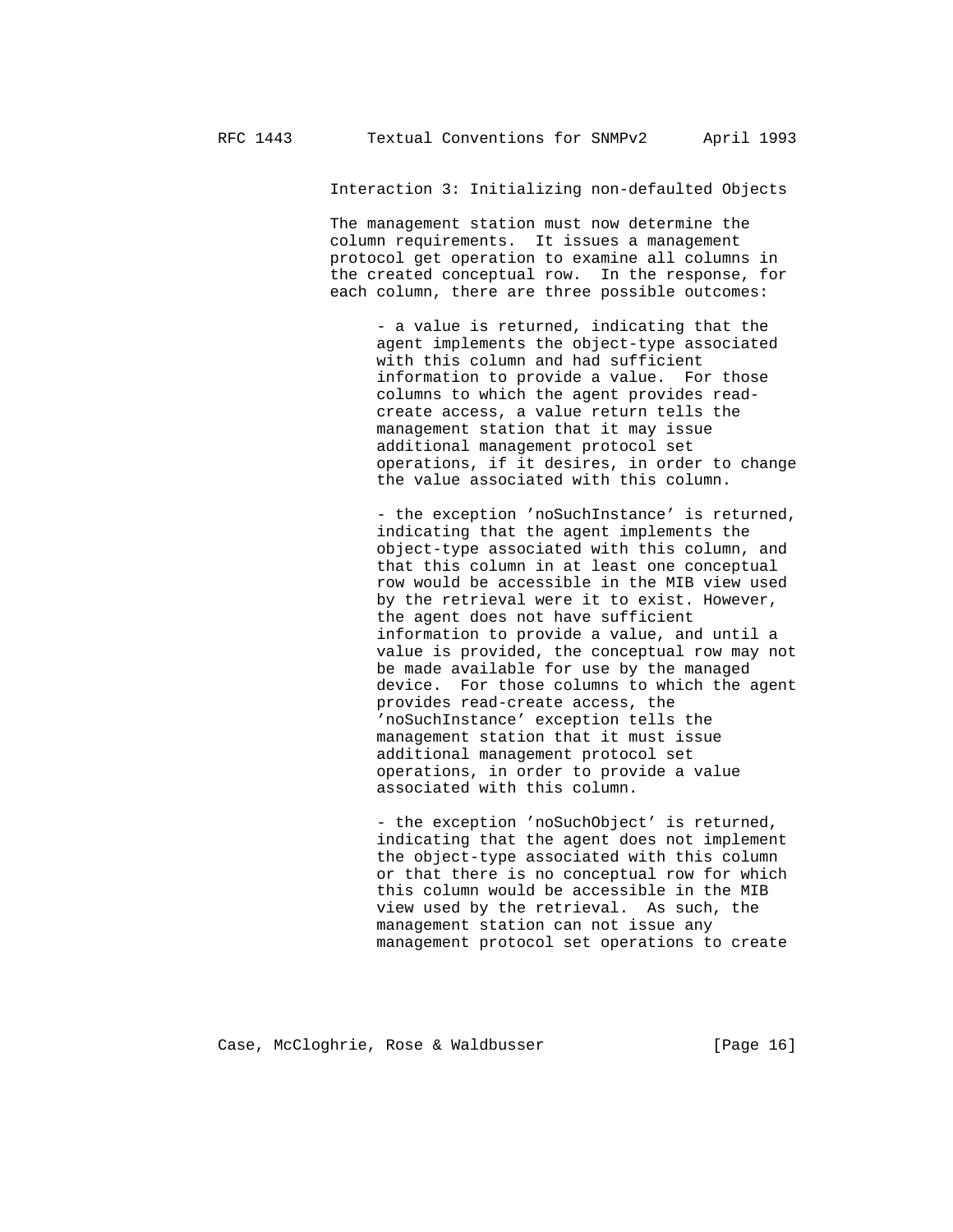an instance of this column.

 If the value associated with the status column is 'notReady', then the management station must first deal with all 'noSuchInstance' columns, if any. Having done so, the value of the status column becomes 'notInService', and we proceed to interaction 4.

Interaction 4: Making the Conceptual Row Available

 Once the management station is satisfied with the values associated with the columns of the conceptual row, it issues a management protocol set operation to set the status column to 'active'. If the agent has sufficient information to make the conceptual row available for use by the managed device, the management protocol set operation succeeds (a 'noError' response is returned). Otherwise, the management protocol set operation fails with an error of 'inconsistentValue'.

### NOTE WELL

 A conceptual row having a status column with value 'notInService' or 'notReady' is unavailable to the managed device. As such, it is possible for the managed device to create its own instances during the time between the management protocol set operation which sets the status column to 'createAndWait' and the management protocol set operation which sets the status column to 'active'. In this case, when the management protocol set operation is issued to set the status column to 'active', the values held in the agent supersede those used by the managed device.

 If the management station is prevented from setting the status column to 'active' (e.g., due to management station or network failure) the conceptual row will be left in the 'notInService' or 'notReady' state, consuming resources

Case, McCloghrie, Rose & Waldbusser (Page 17)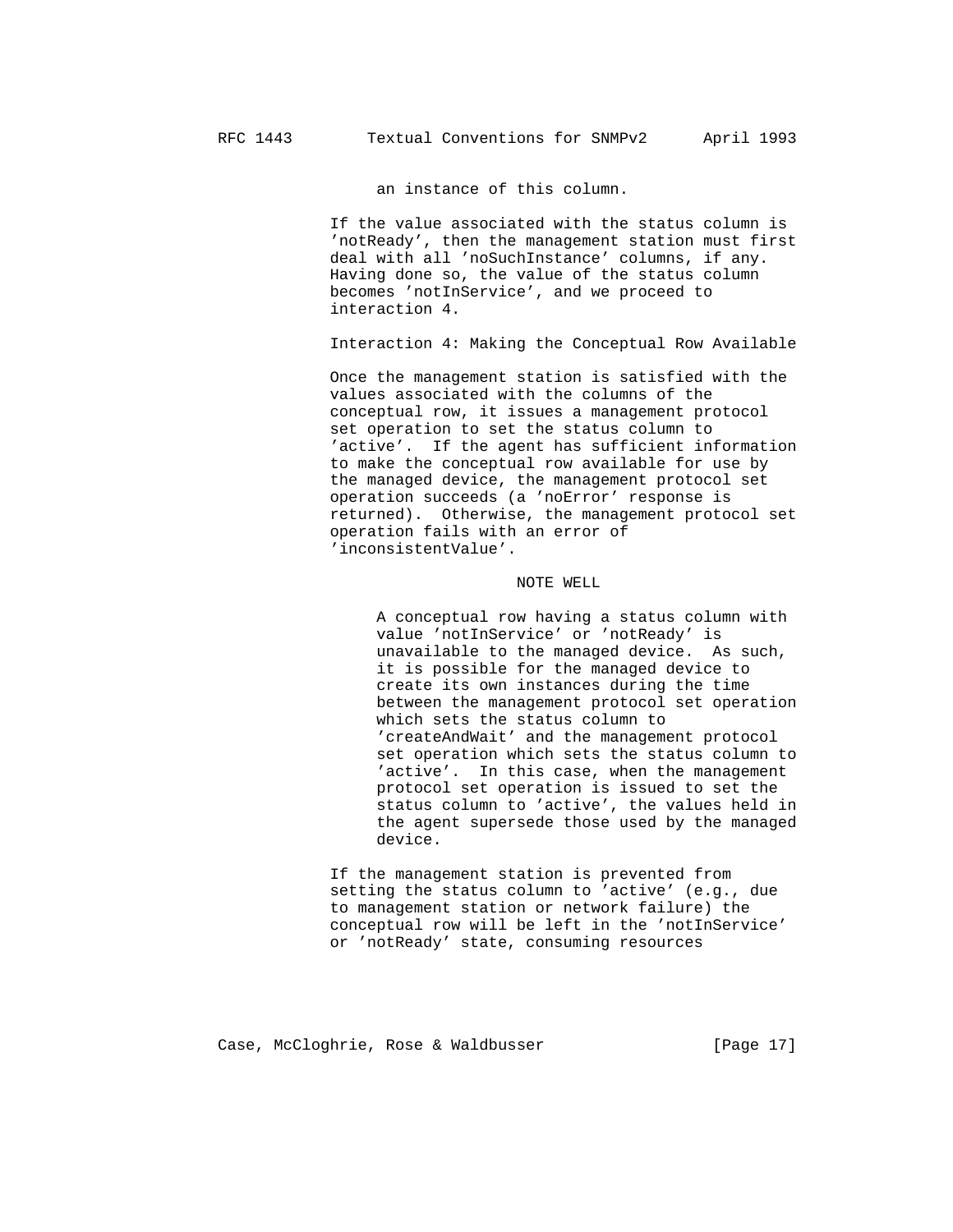indefinitely. The agent must detect conceptual rows that have been in either state for an abnormally long period of time and remove them. This period of time should be long enough to allow for human response time (including 'think time') between the creation of the conceptual row and the setting of the status to 'active'. It is suggested that this period be approximately 5 minutes in length.

## Conceptual Row Suspension

When a conceptual row is 'active', the management station may issue a management protocol set operation which sets the instance of the status column to 'notInService'. If the agent is unwilling to do so, the set operation fails with an error of 'wrongValue'. Otherwise, the conceptual row is taken out of service, and a 'noError' response is returned. It is the responsibility of the the DESCRIPTION clause of the status column to indicate under what circumstances the status column should be taken out of service (e.g., in order for the value of some other column of the same conceptual row to be modified).

### Conceptual Row Deletion

 For deletion of conceptual rows, a management protocol set operation is issued which sets the instance of the status column to 'destroy'. This request may be made regardless of the current value of the status column (e.g., it is possible to delete conceptual rows which are either 'notReady', 'notInService' or 'active'.) If the operation succeeds, then all instances associated with the conceptual row are immediately removed."

Case, McCloghrie, Rose & Waldbusser (Page 18)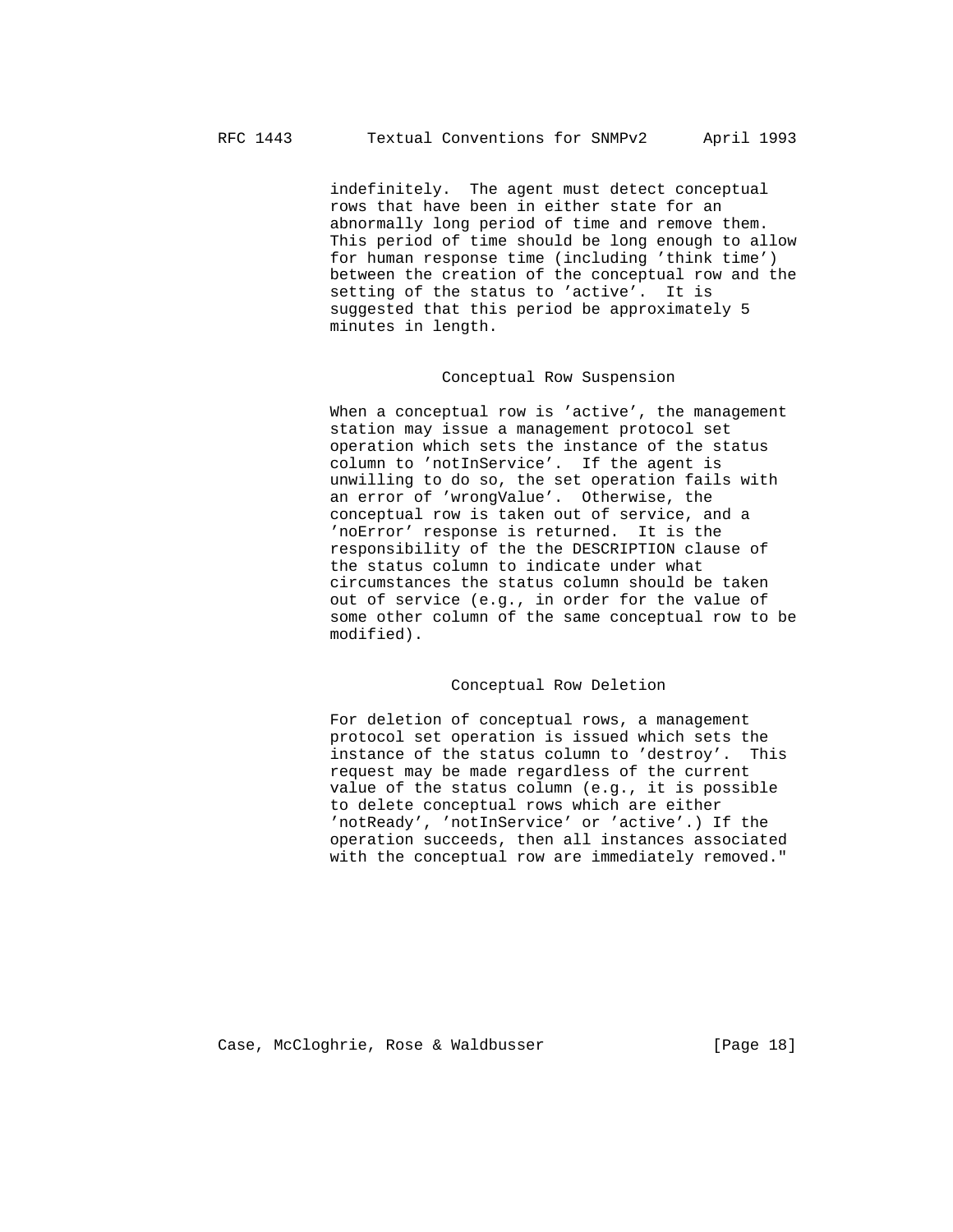```
 RFC 1443 Textual Conventions for SNMPv2 April 1993
            SYNTAX INTEGER {
                            -- the following two values are states:
                            -- these values may be read or written
                            active(1),
                            notInService(2),
                            -- the following value is a state:
                            -- this value may be read, but not written
                            notReady(3),
                            -- the following three values are
                            -- actions: these values may be written,
                            -- but are never read
                            createAndGo(4),
                            createAndWait(5),
                        destroy(6)<br>}
}
```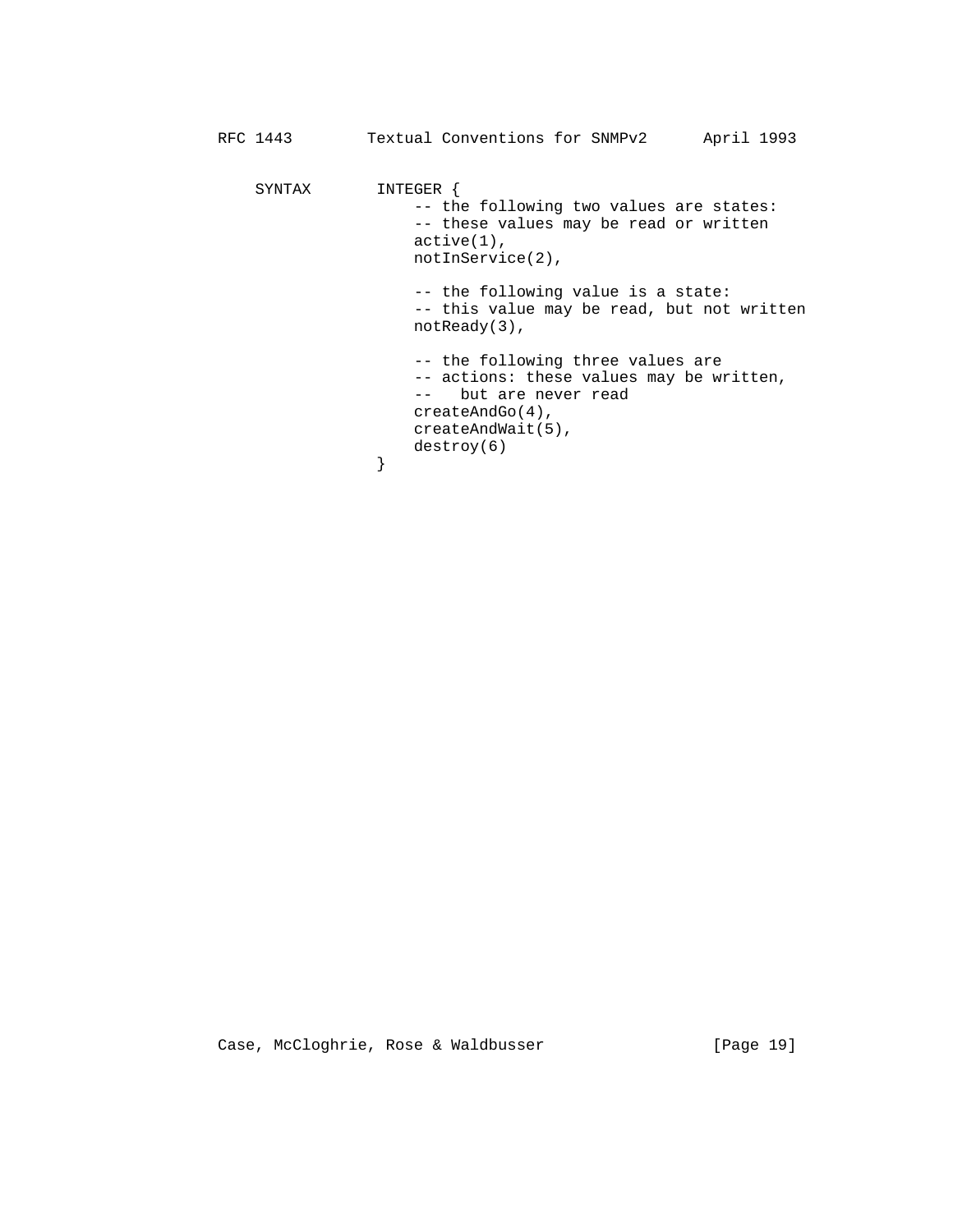RFC 1443 Textual Conventions for SNMPv2 April 1993 TimeStamp ::= TEXTUAL-CONVENTION STATUS current DESCRIPTION "The value of MIB-II's sysUpTime object at which a specific occurrence happened. The specific occurrence must be defined in the description of any object defined using this type." SYNTAX TimeTicks TimeInterval ::= TEXTUAL-CONVENTION STATUS current DESCRIPTION "A period of time, measured in units of 0.01 seconds." SYNTAX INTEGER (0..2147483647)

Case, McCloghrie, Rose & Waldbusser [Page 20]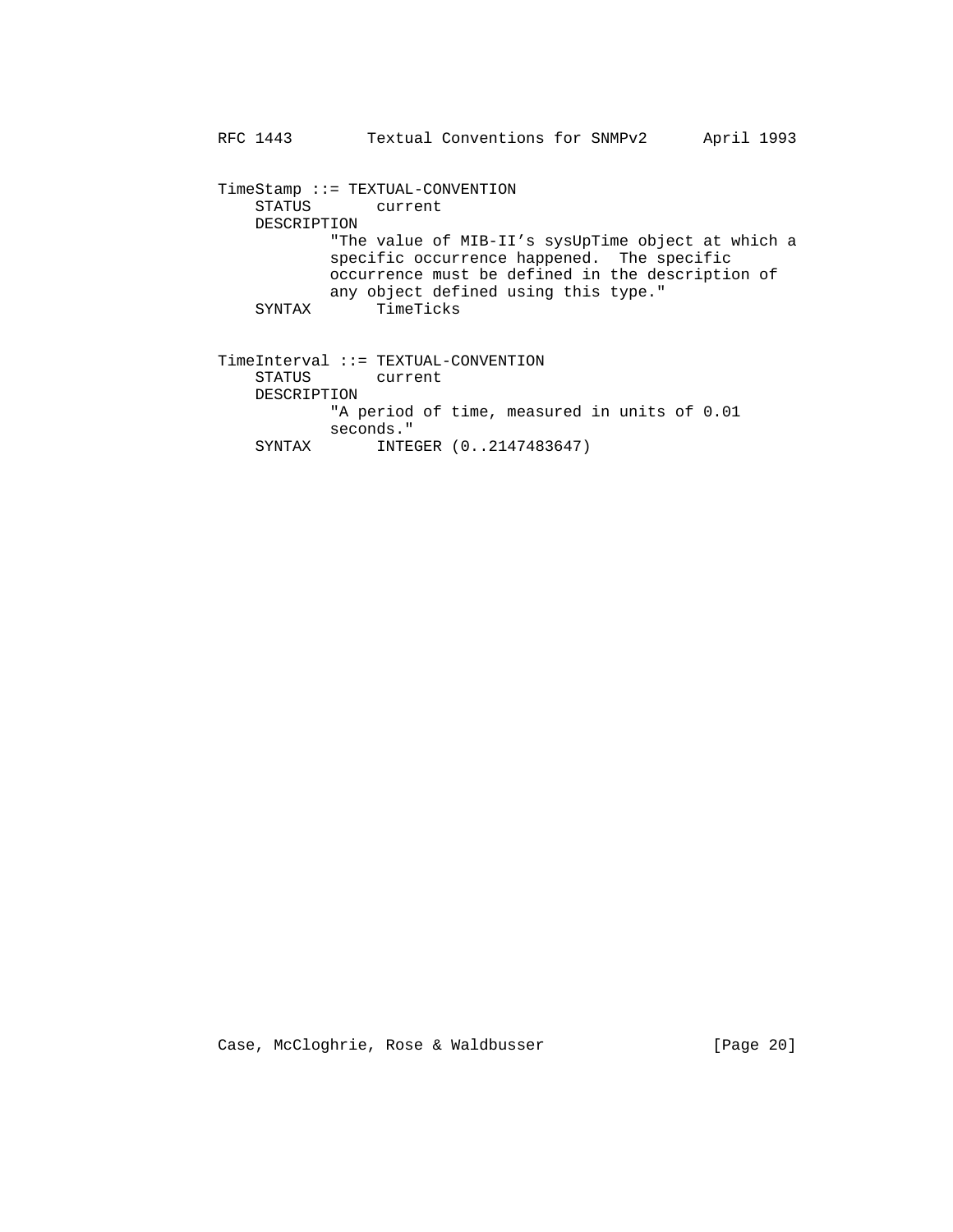DateAndTime ::= TEXTUAL-CONVENTION DISPLAY-HINT "2d-1d-1d,1d:1d:1d.1d,1a1d:1d" current DESCRIPTION "A date-time specification.

| field | octets  | contents                 | range                              |
|-------|---------|--------------------------|------------------------------------|
|       |         |                          |                                    |
|       | $1 - 2$ | year                     | 0.065536                           |
| 2     | 3       | month                    | 1.12                               |
| 3     | 4       | day                      | 1. .31                             |
| 4     | 5       | hour                     | 0.023                              |
| 5     | 6       | minutes                  | 0.059                              |
| 6     | 7       | seconds                  | 0.060                              |
|       |         | (use 60 for leap-second) |                                    |
| 7     | 8       | deci-seconds             | 0.09                               |
| 8     | 9       | direction from UTC       | $^{\prime}$ $ ^{\prime}$<br>$' +'$ |
| 9     | 10      | hours from UTC           | 0.11                               |
| 10    | 11      | minutes from UTC         | 0.059                              |
|       |         |                          |                                    |

 For example, Tuesday May 26, 1992 at 1:30:15 PM EDT would be displayed as:

1992-5-26,13:30:15.0,-4:0

 Note that if only local time is known, then timezone information (fields 8-10) is not present."<br>SYNTAX OCTET OCTET STRING (SIZE (8 | 11))

END

Case, McCloghrie, Rose & Waldbusser [Page 21]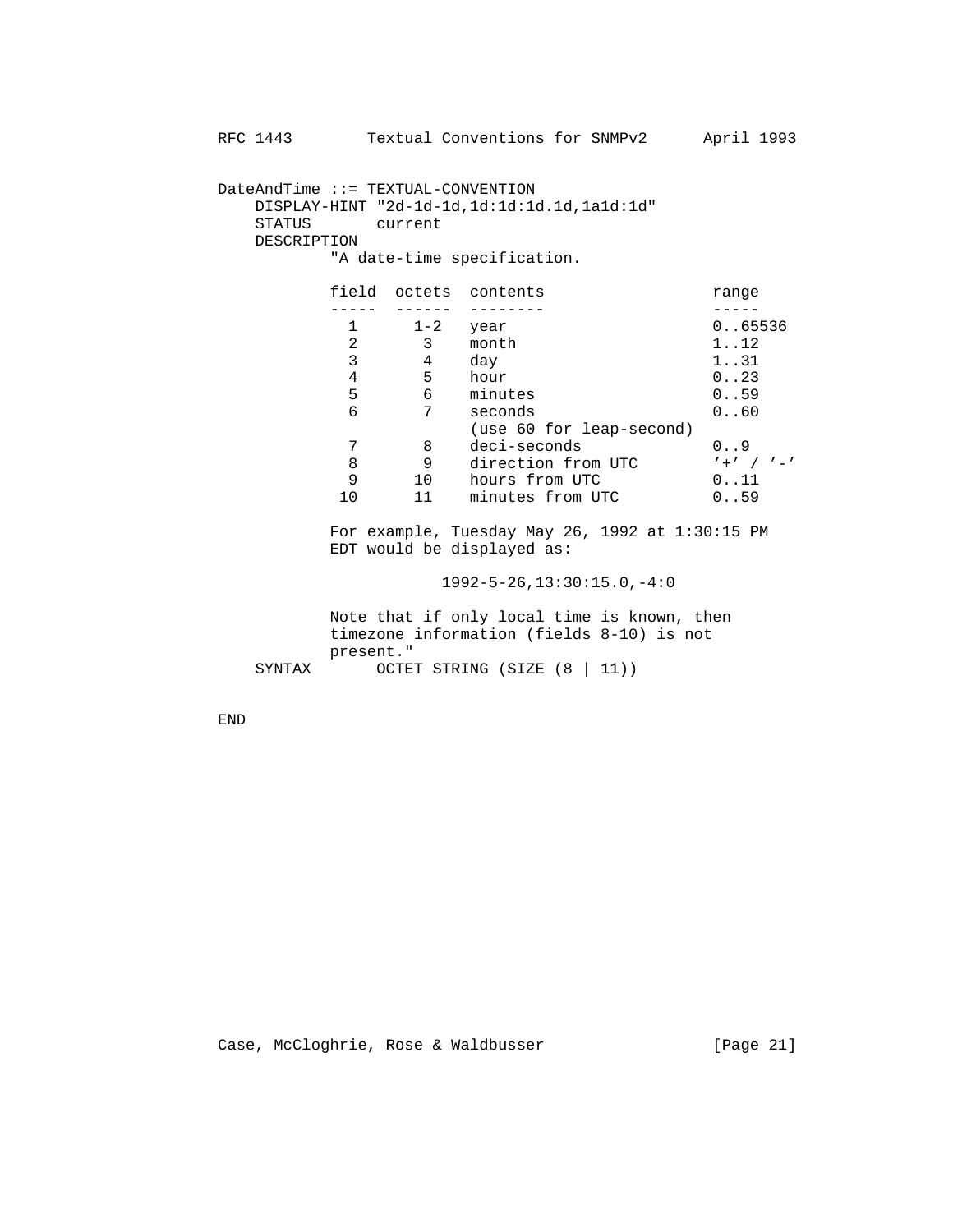### 3. Mapping of the TEXTUAL-CONVENTION macro

 The TEXTUAL-CONVENTION macro is used to convey the syntax and semantics associated with a textual convention. It should be noted that the expansion of the TEXTUAL-CONVENTION macro is something which conceptually happens during implementation and not during run-time.

 For all descriptors appearing in an information module, the descriptor shall be unique and mnemonic, and shall not exceed 64 characters in length. Further, the hyphen is not allowed as a character in the name of any textual convention.

# 3.1. Mapping of the DISPLAY-HINT clause

 The DISPLAY-HINT clause, which need not be present, gives a hint as to how the value of an instance of an object with the syntax defined using this textual convention might be displayed. The DISPLAY-HINT clause may only be present when the syntax has an underlying primitive type of INTEGER or OCTET STRING.

 When the syntax has an underlying primitive type of INTEGER, the hint consists of a single character suggesting a display format, either: 'x' for hexadecimal, 'd' for decimal, or 'o' for octal, or 'b' for binary.

 When the syntax has an underlying primitive type of OCTET STRING, the hint consists of one or more octet-format specifications. Each specification consists of five parts, with each part using and removing zero or more of the next octets from the value and producing the next zero or more characters to be displayed. The octets within the value are processed in order of significance, most significant first.

The five parts of a octet-format specification are:

 (1) the (optional) repeat indicator; if present, this part is a '\*', and indicates that the current octet of the value is to be used as the repeat count. The repeat count is an unsigned integer (which may be zero) which specifies how many times the remainder of this octet-format specification should be successively applied. If the repeat indicator is not present, the repeat count is one.

Case, McCloghrie, Rose & Waldbusser [Page 22]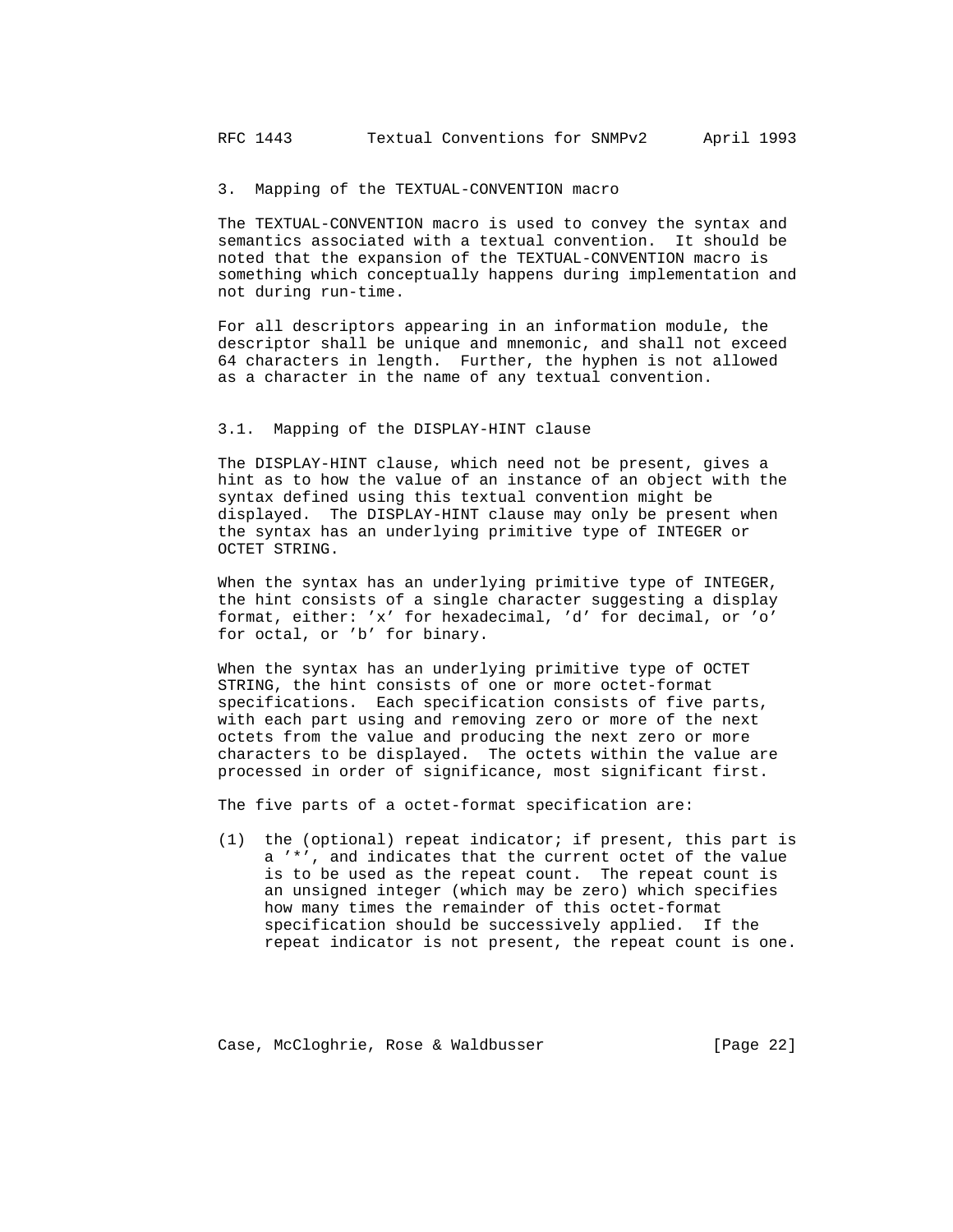- (2) the octet length: one or more decimal digits specifying the number of octets of the value to be used and formatted by this octet-specification. Note that the octet length can be zero. If less than this number of octets remain in the value, then the lesser number of octets are used.
- (3) the display format, either: 'x' for hexadecimal, 'd' for decimal, 'o' for octal, or 'a' for ascii. If the octet length part is greater than one, and the display format part refers to a numeric format, then network-byte ordering (big-endian encoding) is used interpreting the octets in the value.
- (4) the (optional) display separator character; if present, this part is a single character which is produced for display after each application of this octet specification; however, this character is not produced for display if it would be immediately followed by the display of the repeat terminator character for this octet-specification. This character can be any character other than a decimal digit and a '\*'.
- (5) the (optional) repeat terminator character, which can be present only if the display separator character is present and this octet-specification begins with a repeat indicator; if present, this part is a single character which is produced after all the zero or more repeated applications (as given by the repeat count) of this octet-specification. This character can be any character other than a decimal digit and a '\*'.

 Output of a display separator character or a repeat terminator character is suppressed if it would occur as the last character of the display.

 If the octets of the value are exhausted before all the octet-format specification have been used, then the excess specifications are ignored. If additional octets remain in the value after interpreting all the octet-format specifications, then the last octet-format specification is re-interpreted to process the additional octets, until no octets remain in the value.

Case, McCloghrie, Rose & Waldbusser [Page 23]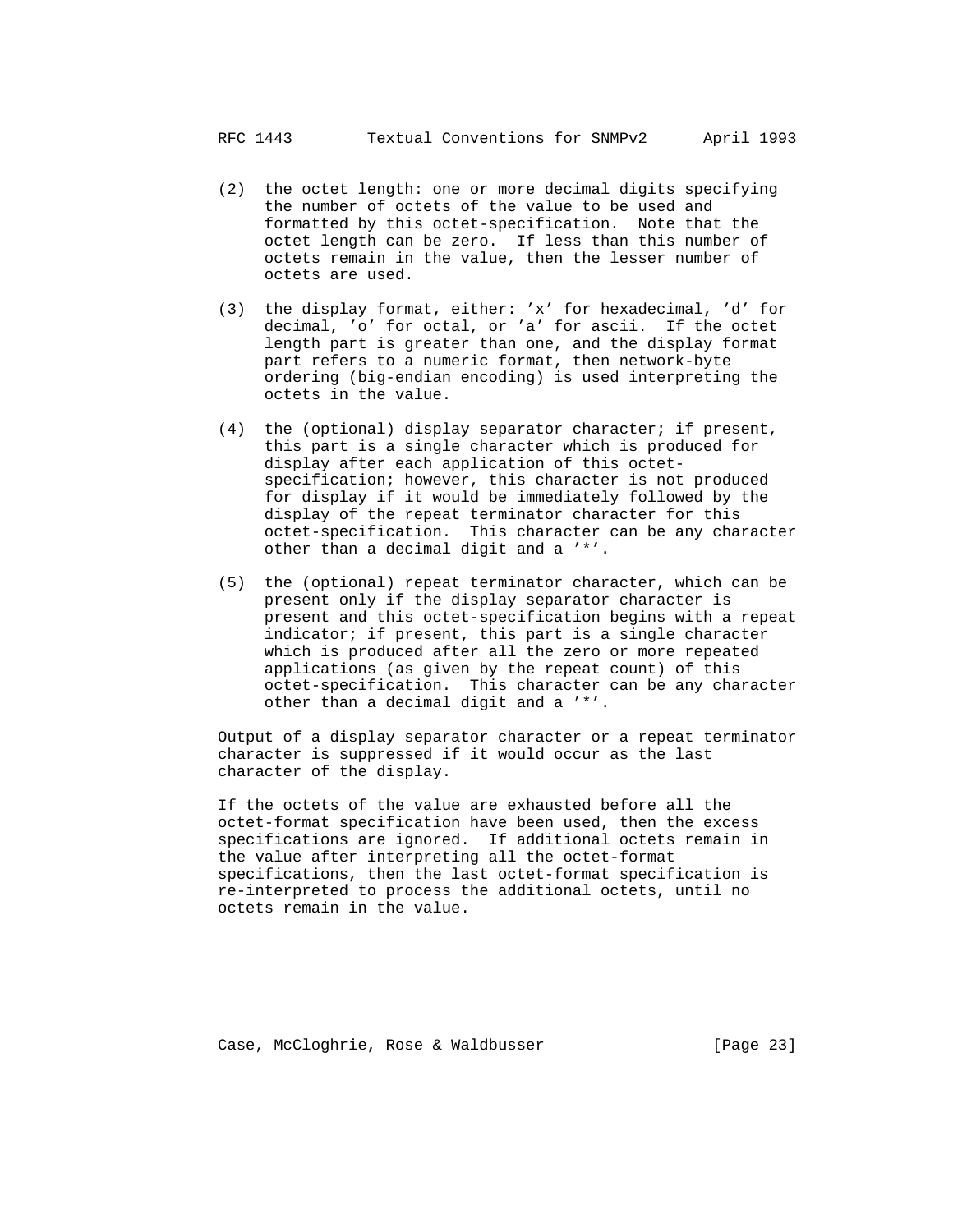3.2. Mapping of the STATUS clause

 The STATUS clause, which must be present, indicates whether this definition is current or historic.

 The values "current", and "obsolete" are self-explanatory. The "deprecated" value indicates that the textual convention is obsolete, but that an implementor may wish to support that object to foster interoperability with older implementations.

# 3.3. Mapping of the DESCRIPTION clause

 The DESCRIPTION clause, which must be present, contains a textual definition of the textual convention, which provides all semantic definitions necessary for implementation, and should embody any information which would otherwise be communicated in any ASN.1 commentary annotations associated with the object.

 Note that, in order to conform to the ASN.1 syntax, the entire value of this clause must be enclosed in double quotation marks, and therefore cannot itself contain double quotation marks, although the value may be multi-line.

# 3.4. Mapping of the REFERENCE clause

 The REFERENCE clause, which need not be present, contains a textual cross-reference to a related item defined in some other published work.

#### 3.5. Mapping of the SYNTAX clause

 The SYNTAX clause, which must be present, defines abstract data structure corresponding to the textual convention. The data structure must be one of the alternatives defined in the ObjectSyntax CHOICE [2].

 Full ASN.1 sub-typing is allowed, as appropriate to the underingly ASN.1 type, primarily as an aid to implementors in understanding the meaning of the textual convention. Of course, sub-typing is not allowed for textual conventions derived from either the Counter32 or Counter64 types, but is

Case, McCloghrie, Rose & Waldbusser [Page 24]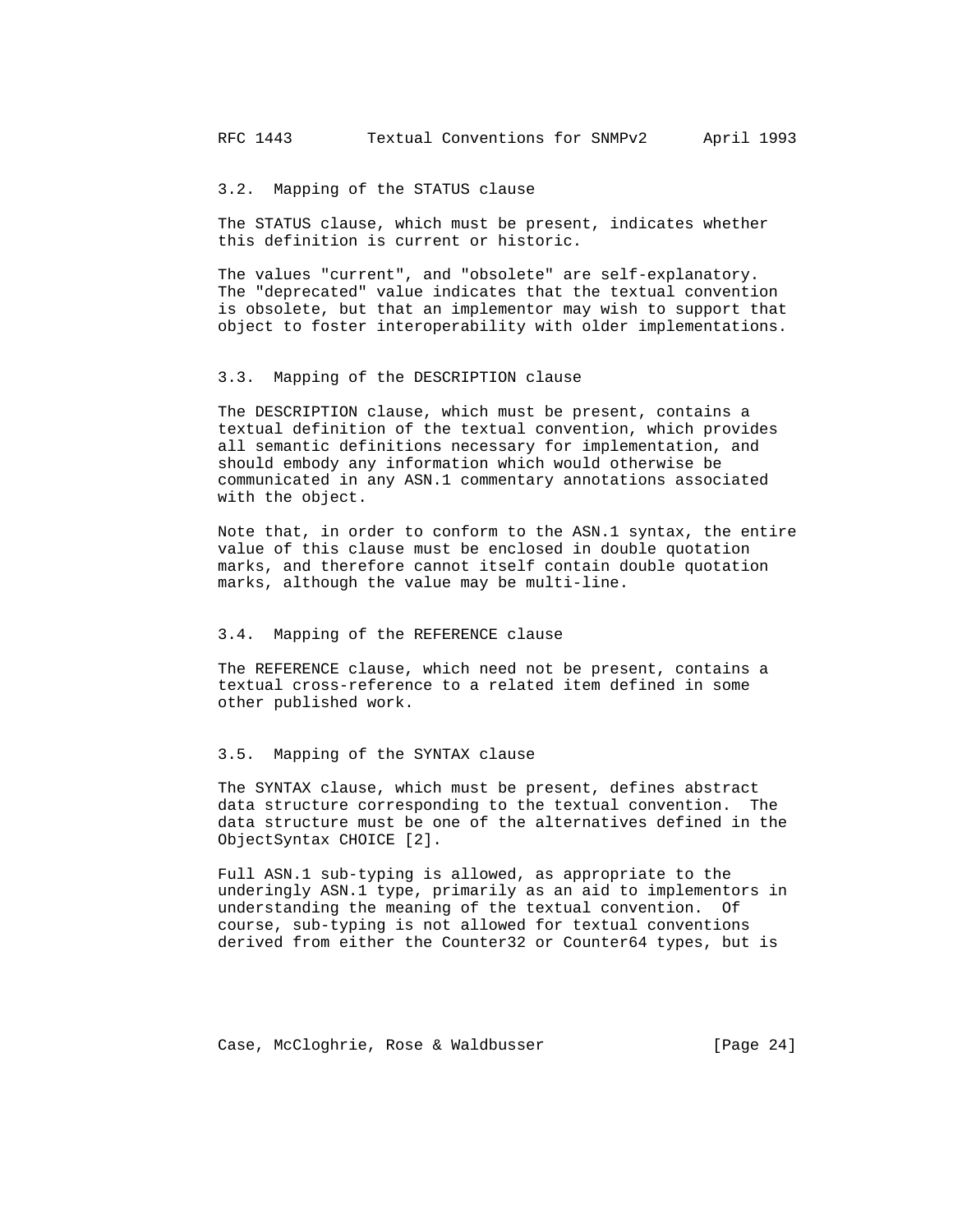RFC 1443 Textual Conventions for SNMPv2 April 1993

allowed for textual conventions derived from the Gauge32 type.

Case, McCloghrie, Rose & Waldbusser (Page 25)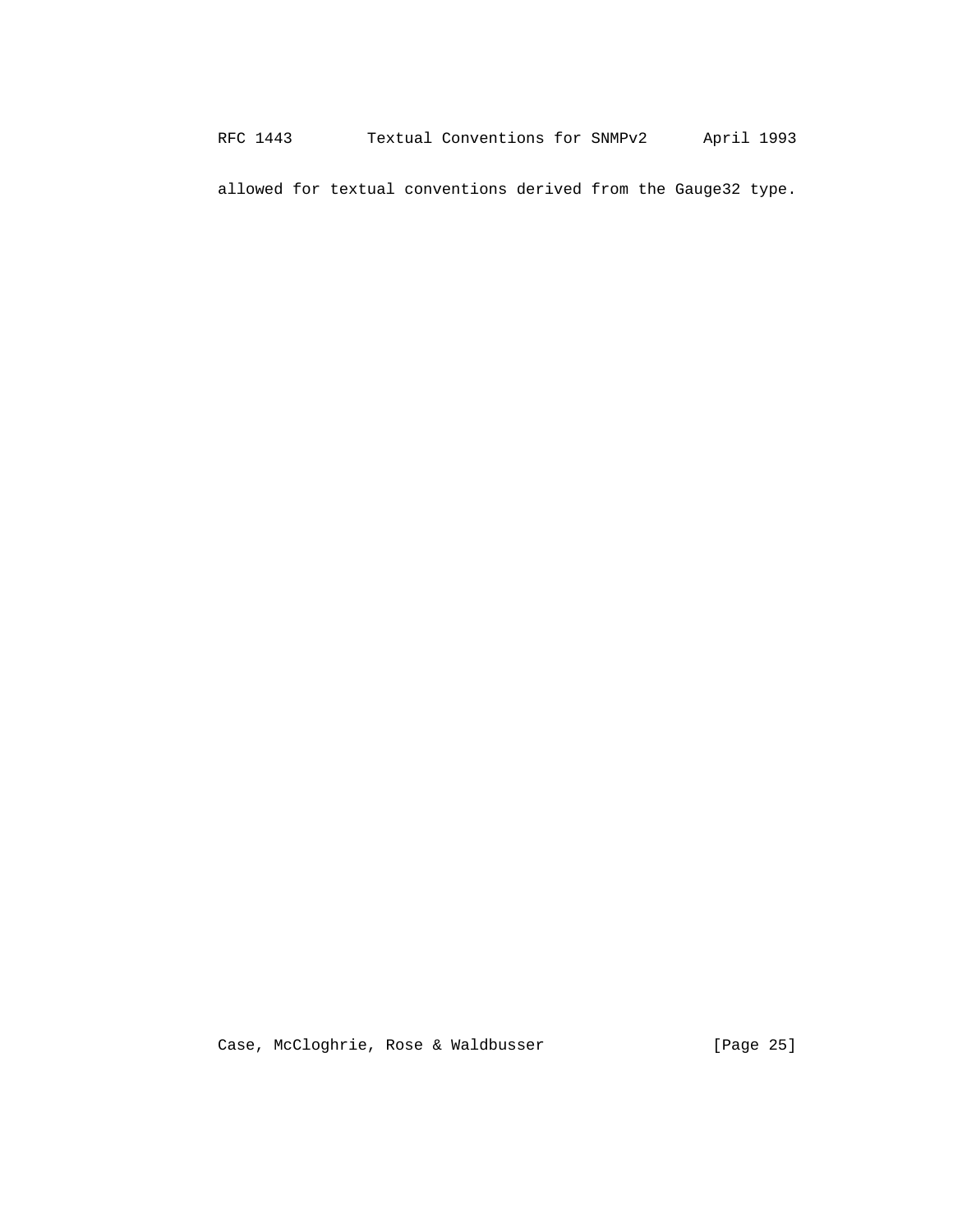RFC 1443 Textual Conventions for SNMPv2 April 1993

4. Acknowledgements

PhysAddress (and textual conventions) originated in RFC 1213.

MacAddress originated in RFCs 1230 and 1231.

TruthValue originated in RFC 1253.

AutonomousType and InstancePointer originated in RFC 1316.

RowStatus originated in RFC 1271.

 A special thanks to Bancroft Scott of Open Systems Solutions, Inc., for helping in the definition of the TEXTUAL-CONVENTIONS macro.

 Finally, the comments of the SNMP version 2 working group are gratefully acknowledged:

 Beth Adams, Network Management Forum Steve Alexander, INTERACTIVE Systems Corporation David Arneson, Cabletron Systems Toshiya Asaba Fred Baker, ACC Jim Barnes, Xylogics, Inc. Brian Bataille Andy Bierman, SynOptics Communications, Inc. Uri Blumenthal, IBM Corporation Fred Bohle, Interlink Jack Brown Theodore Brunner, Bellcore Stephen F. Bush, GE Information Services Jeffrey D. Case, University of Tennessee, Knoxville John Chang, IBM Corporation Szusin Chen, Sun Microsystems Robert Ching Chris Chiotasso, Ungermann-Bass Bobby A. Clay, NASA/Boeing John Cooke, Chipcom Tracy Cox, Bellcore Juan Cruz, Datability, Inc. David Cullerot, Cabletron Systems Cathy Cunningham, Microcom James R. (Chuck) Davin, Bellcore Michael Davis, Clearpoint

Case, McCloghrie, Rose & Waldbusser (Page 26)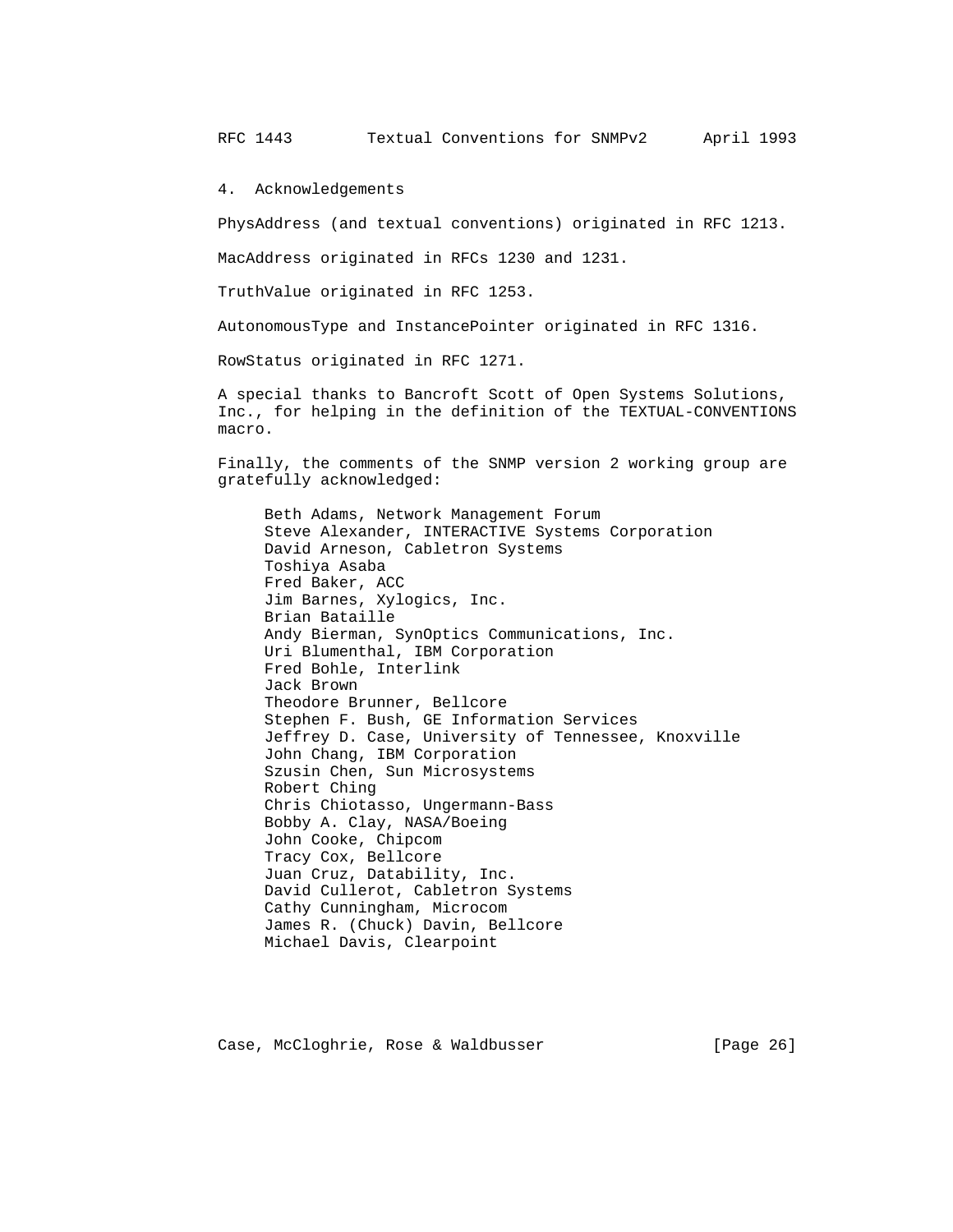Mike Davison, FiberCom Cynthia DellaTorre, MITRE Taso N. Devetzis, Bellcore Manual Diaz, DAVID Systems, Inc. Jon Dreyer, Sun Microsystems David Engel, Optical Data Systems Mike Erlinger, Lexcel Roger Fajman, NIH Daniel Fauvarque, Sun Microsystems Karen Frisa, CMU Shari Galitzer, MITRE Shawn Gallagher, Digital Equipment Corporation Richard Graveman, Bellcore Maria Greene, Xyplex, Inc. Michel Guittet, Apple Robert Gutierrez, NASA Bill Hagerty, Cabletron Systems Gary W. Haney, Martin Marietta Energy Systems Patrick Hanil, Nokia Telecommunications Matt Hecht, SNMP Research, Inc. Edward A. Heiner, Jr., Synernetics Inc. Susan E. Hicks, Martin Marietta Energy Systems Geral Holzhauer, Apple John Hopprich, DAVID Systems, Inc. Jeff Hughes, Hewlett-Packard Robin Iddon, Axon Networks, Inc. David Itusak Kevin M. Jackson, Concord Communications, Inc. Ole J. Jacobsen, Interop Company Ronald Jacoby, Silicon Graphics, Inc. Satish Joshi, SynOptics Communications, Inc. Frank Kastenholz, FTP Software Mark Kepke, Hewlett-Packard Ken Key, SNMP Research, Inc. Zbiginew Kielczewski, Eicon Jongyeoi Kim Andrew Knutsen, The Santa Cruz Operation Michael L. Kornegay, VisiSoft Deirdre C. Kostik, Bellcore Cheryl Krupczak, Georgia Tech Mark S. Lewis, Telebit David Lin David Lindemulder, AT&T/NCR Ben Lisowski, Sprint David Liu, Bell-Northern Research

Case, McCloghrie, Rose & Waldbusser [Page 27]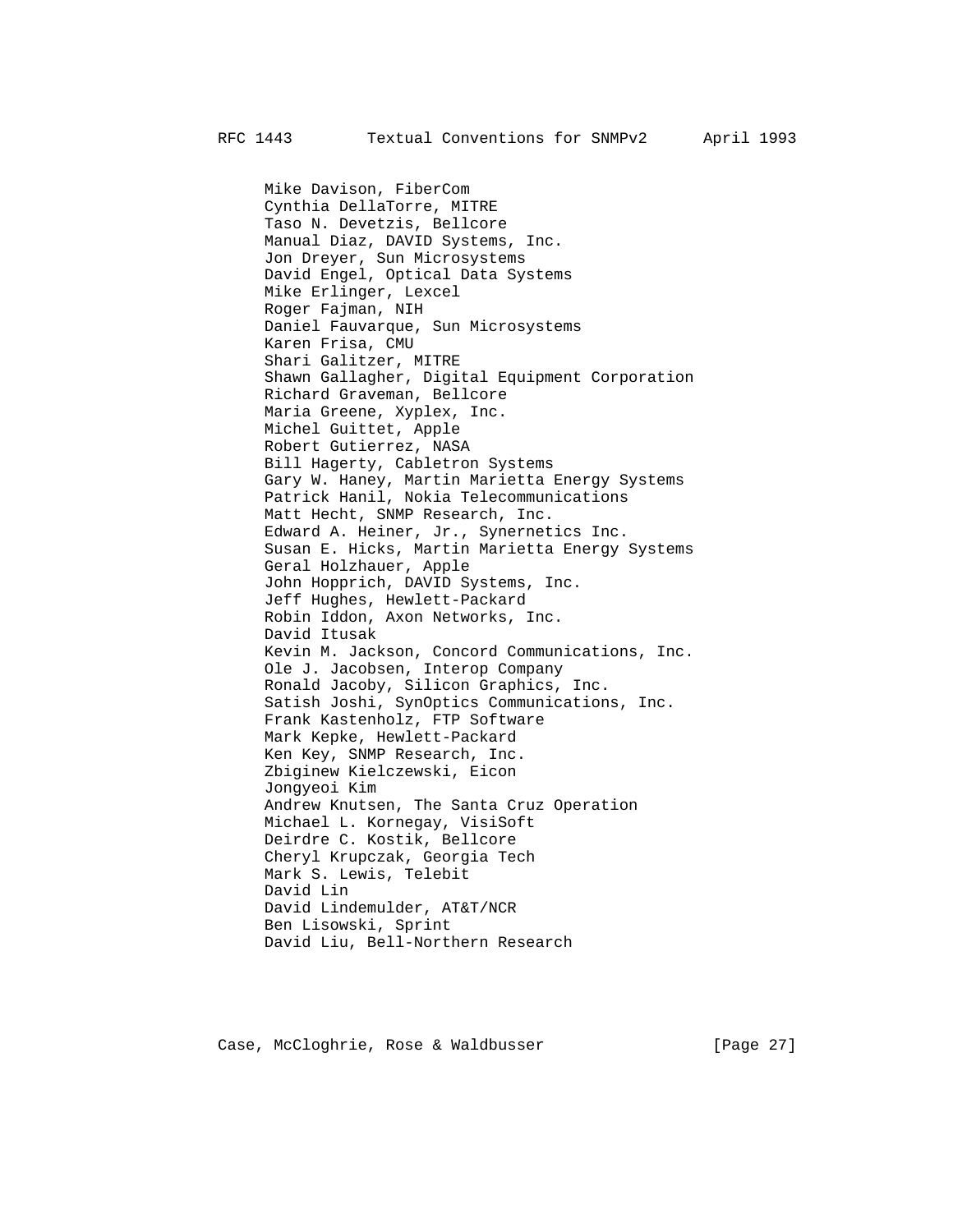John Lunny, The Wollongong Group Robert C. Lushbaugh Martin, Marietta Energy Systems Michael Luufer, BBN Carl Madison, Star-Tek, Inc. Keith McCloghrie, Hughes LAN Systems Evan McGinnis, 3Com Corporation Bill McKenzie, IBM Corporation Donna McMaster, SynOptics Communications, Inc. John Medicke, IBM Corporation Doug Miller, Telebit Dave Minnich, FiberCom Mohammad Mirhakkak, MITRE Rohit Mital, Protools George Mouradian, AT&T Bell Labs Patrick Mullaney, Cabletron Systems Dan Myers, 3Com Corporation Rina Nathaniel, Rad Network Devices Ltd. Hien V. Nguyen, Sprint Mo Nikain Tom Nisbet William B. Norton, MERIT Steve Onishi, Wellfleet Communications, Inc. David T. Perkins, SynOptics Communications, Inc. Carl Powell, BBN Ilan Raab, SynOptics Communications, Inc. Richard Ramons, AT&T Venkat D. Rangan, Metric Network Systems, Inc. Louise Reingold, Sprint Sam Roberts, Farallon Computing, Inc. Kary Robertson, Concord Communications, Inc. Dan Romascanu, Lannet Data Communications Ltd. Marshall T. Rose, Dover Beach Consulting, Inc. Shawn A. Routhier, Epilogue Technology Corporation Chris Rozman Asaf Rubissa, Fibronics Jon Saperia, Digital Equipment Corporation Michael Sapich Mike Scanlon, Interlan Sam Schaen, MITRE John Seligson, Ultra Network Technologies Paul A. Serice, Corporation for Open Systems Chris Shaw, Banyan Systems Timon Sloane Robert Snyder, Cisco Systems Joo Young Song

Case, McCloghrie, Rose & Waldbusser [Page 28]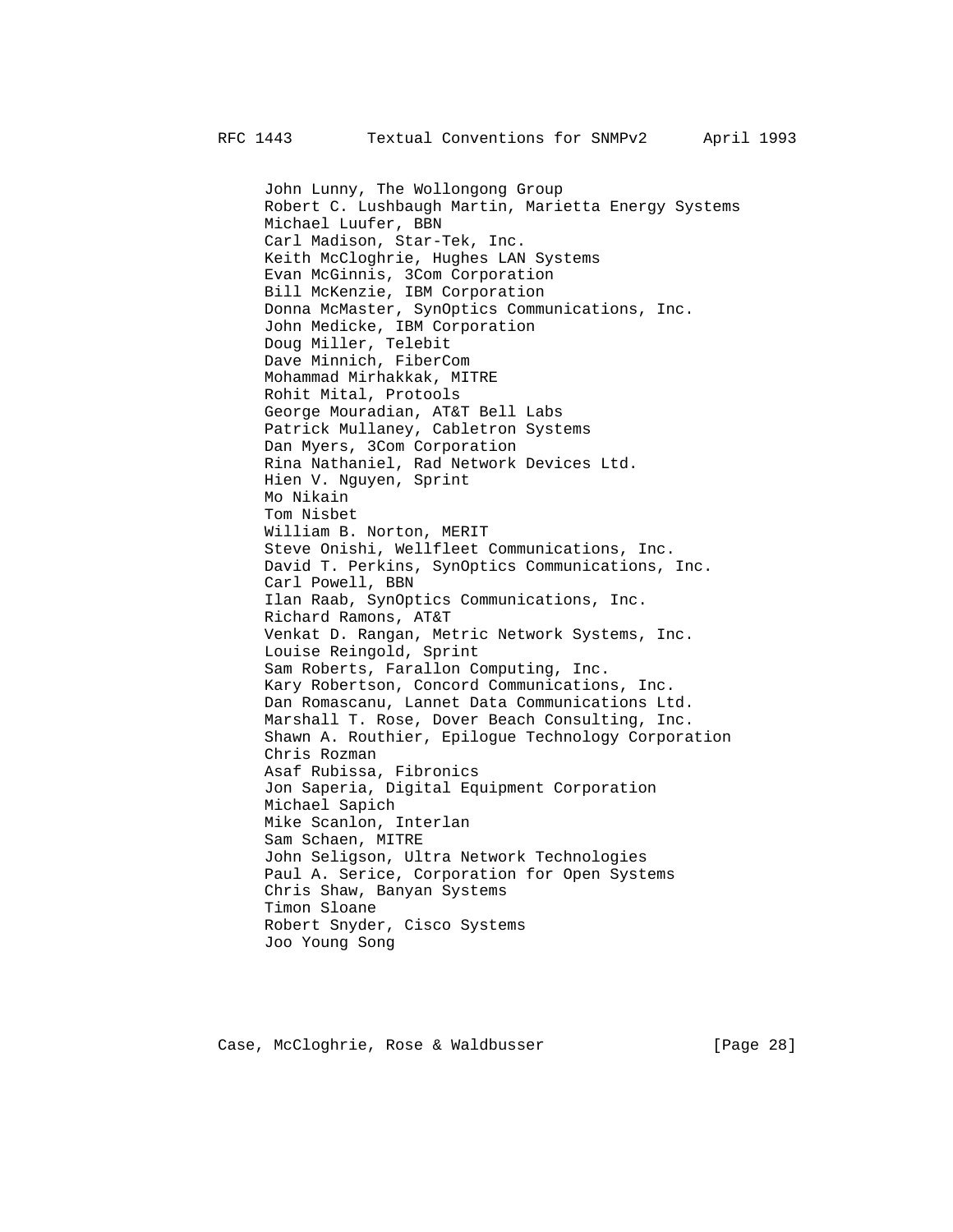Roy Spitier, Sprint Einar Stefferud, Network Management Associates John Stephens, Cayman Systems, Inc. Robert L. Stewart, Xyplex, Inc. (chair) Kaj Tesink, Bellcore Dean Throop, Data General Ahmet Tuncay, France Telecom-CNET Maurice Turcotte, Racal Datacom Warren Vik, INTERACTIVE Systems Corporation Yannis Viniotis Steven L. Waldbusser, Carnegie Mellon Universitty Timothy M. Walden, ACC Alice Wang, Sun Microsystems James Watt, Newbridge Luanne Waul, Timeplex Donald E. Westlake III, Digital Equipment Corporation Gerry White Bert Wijnen, IBM Corporation Peter Wilson, 3Com Corporation Steven Wong, Digital Equipment Corporation Randy Worzella, IBM Corporation Daniel Woycke, MITRE Honda Wu Jeff Yarnell, Protools Chris Young, Cabletron Kiho Yum, 3Com Corporation

Case, McCloghrie, Rose & Waldbusser (Page 29)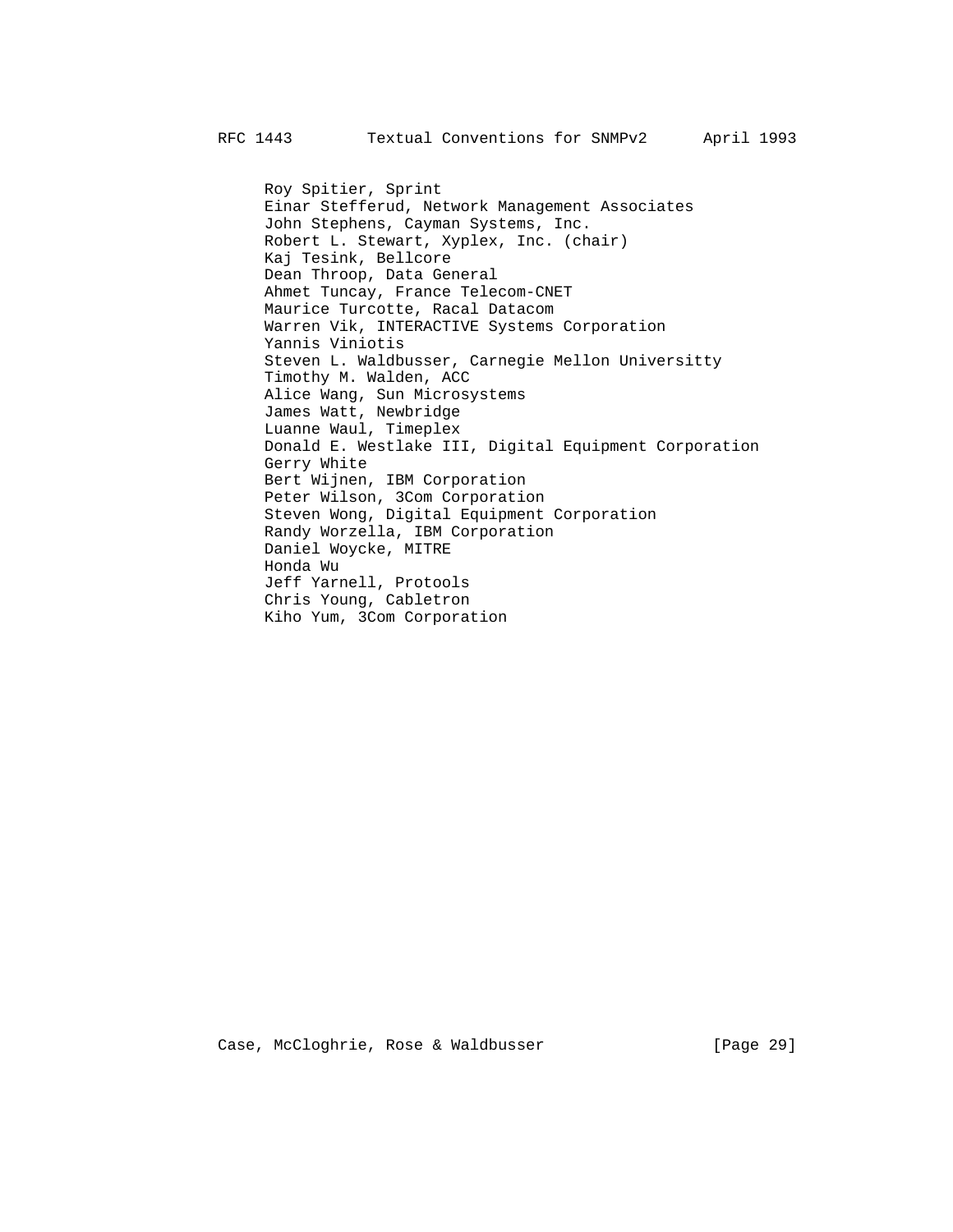- 5. References
- [1] Information processing systems Open Systems Interconnection - Specification of Abstract Syntax Notation One (ASN.1), International Organization for Standardization. International Standard 8824, (December, 1987).
- [2] Case, J., McCloghrie, K., Rose, M., and Waldbusser, S., "Structure of Management Information for version 2 of the Simple Network Management Protocol (SNMPv2)", RFC 1442, SNMP Research, Inc., Hughes LAN Systems, Dover Beach Consulting, Inc., Carnegie Mellon University, April 1993.

Case, McCloghrie, Rose & Waldbusser [Page 30]